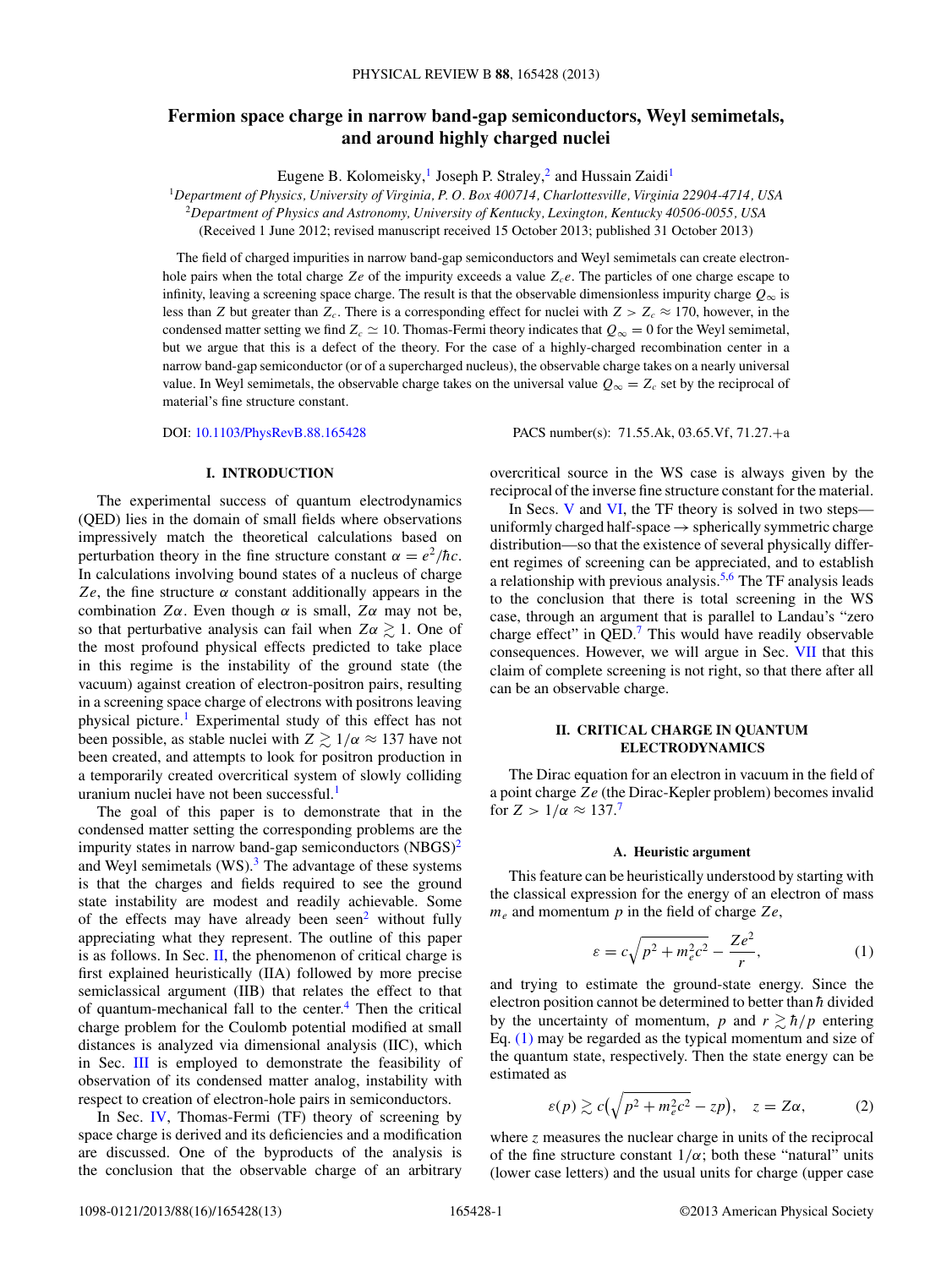<span id="page-1-0"></span>letters) will be used throughout this paper. Minimizing with respect to the free parameter *p*, we find

$$
p_0 \simeq \frac{m_e c z}{\sqrt{1 - z^2}}, \quad r_0 \simeq \frac{\hbar}{p_0} \simeq \lambda \frac{\sqrt{1 - z^2}}{z}, \quad \lambda = \frac{\hbar}{m_e c} = \frac{r_e}{\alpha},
$$
\n(3)

where  $\lambda$  is the electron Compton wavelength that sets the scale for the uncertainty of measurement of the electron position and  $r_e = e^2/m_e c^2$  is the classical electron radius. The lowest (ground-state) energy is then

$$
\varepsilon_0 = m_e c^2 \sqrt{1 - z^2}.\tag{4}
$$

While reproducing the well-known ground-state properties of a hydrogenlike atom in the nonrelativistic  $z \ll 1$  limit (3), as well as (coincidentally) matching the exact expression for the ground-state energy (4) based on the analysis of the Dirac equation, $\frac{7}{1}$  $\frac{7}{1}$  $\frac{7}{1}$  these arguments also predict that the minimum of [\(2\)](#page-0-0) only exists for  $z < 1$  ( $Z < 137$ ). As  $z \rightarrow 1 - 0$ , the ground state becomes sharply localized ( $r_0 \rightarrow 0$ ), the typical electron momentum diverges ( $p_0 \rightarrow \infty$ ), and the groundstate energy vanishes ( $\varepsilon_0 \to 0$ ). The conclusions (3) and (4) become meaningless for  $z > z_c = 1$ ; specifically the groundstate energy is predicted to become imaginary. The counterintuitive independence of  $z_c$  of the electron mass  $m_e$  can be explained via dimensional analysis:

The Dirac-Kepler problem is fully specified by the dimensionless parameter *z*, and by the electron Compton wavelength  $λ$  in (3). If there exists a critical value of the charge  $z_c$ , it can only be a function of the remaining independent dimensionless parameters of the problem. However, having only one length scale *λ* available makes it impossible to use it in a dimensionless combination. Therefore  $z_c$  cannot depend on  $\lambda$ , and thus on the electron mass  $m_e$ ; the only possible outcome is  $z_c \simeq 1$ .

These observations imply that the  $z > 1$  anomaly of the Dirac-Kepler problem persists in the Weyl-Kepler problem  $(m_e = 0)$ , where the estimate  $(2)$  becomes

$$
\varepsilon'(p) \simeq pc(1-z). \tag{5}
$$

As a result, a charged Weyl fermion placed in the field of a point charge with  $z < 1$  is always delocalized ( $p_0 = 0$ ,  $r_0 =$  $\infty$ , and  $\varepsilon_0 = 0$ ); the spectrum is not discrete (i.e., no bound states). On the other hand, a sufficiently attractive charge *z >* 1 leads to a sharply localized ground state ( $p_0 = \infty$ ,  $r_0 = 0$ , and  $\varepsilon_0 = -\infty$ ).

The  $z > 1$  instability in the Dirac-Kepler problem can be identified with a strong field limit of the Schwinger  $effect: <sup>8</sup>$  $effect: <sup>8</sup>$  $effect: <sup>8</sup>$  the creation of electron-positron pairs in vacuum in a uniform electric field. The phenomenon is characterized by the Schwinger typical electric field  $E<sub>S</sub>$  for which the work to separate the constituents of the electron-positron pair over the length scale of the Compton wavelength is equal to the rest energy of the pair:  $eE_S\lambda \simeq m_ec^2$ ,

$$
E_S = \frac{m_e^2 c^3}{e\hbar}.
$$
 (6)

For  $E \leq E_s$ , the pairs are created by tunneling with the vacuum being in a metastable state while for  $E \gtrsim E_S$ , the vacuum is absolutely unstable with respect to pair creation.

For the Coulomb problem, the instability sets in when the electric field of the nucleus a Compton wavelength away from its center,  $Ze/\lambda^2$ , reaches the order of magnitude of the Schwinger field (6), thus predicting  $z_c \approx 1$ . In view of its mass independence, the prediction  $z_c \approx 1$  also applies to the Weyl-Kepler problem.

# **B. Critical charge as a consequence of quantum-mechanical "fall to the center"**

The  $z > 1$  anomaly of the Dirac equation is related to the "fall to the center" effect of quantum mechanics. $4$  For a classical electron of energy  $\mathcal E$  and angular momentum  $M$ moving in a central field  $U(r)$ , the equation of conservation of energy can be written as

$$
p_r^2 = 2m_e E - 2m_e U(r) - \frac{M^2}{r^2} > 0,
$$
 (7)

where  $p^2 = p_r^2 + M^2/r^2$  is the square of total momentum and  $p_r$  is the radial component of the momentum. The particle can reach the origin (fall to the center) if $\theta$ 

$$
\lim_{r \to 0} (r^2 U(r)) < -\frac{M^2}{2m_e}.\tag{8}
$$

Specifically, for zero angular momentum *M*, the fall to the center occurs for any attractive potential decreasing faster than  $1/r^2$  as  $r \to 0$ . In quantum mechanics,  $M^2$  has to be replaced by the eigenvalues of the square of the angular momentum operator, which will be chosen in the semiclassical Langer form  $M^2 \rightarrow h^2(l + 1/2)^2$  $M^2 \rightarrow h^2(l + 1/2)^2$  $M^2 \rightarrow h^2(l + 1/2)^2$  in Refs. 1 and [4](#page-11-0) so that both the effects of zero-point motion  $(l = 0)$  and angular momentum  $(l \neq 0)$  are accounted for. The smallest value of  $M^2$  is  $\hbar^2/4$ , which implies that the fall to the center can occur for  $1/r^2$ potentials that are more attractive than the critical potential satisfying<sup>4</sup>

$$
U_c(r \to 0) = -\frac{\hbar^2}{8m_e r^2}.
$$
 (9)

When this condition is met there is no lower bound on the spectrum.

For relativistic classical particle moving in a central field, energy, and momentum are related by  $\mathcal{E} =$  $c\sqrt{p_r^2 + M^2/r^2 + m_e^2c^2} + U(r)$ . For bound states, we have  $-m_e c^2 < \mathcal{E} < m_e c^2$ , where beyond the lower limit the system is unstable against pair creation. At the lower limit the range of motion can be found by solving for the radial momentum to obtain a form analogous to Eq. (7):

$$
p_r^2 = \frac{1}{c^2}(U^2(r) + 2m_ec^2U(r)) - \frac{M^2}{r^2} > 0.
$$
 (10)

If  $U(r)$  is diverging as  $r \to 0$ , the  $U^2(r)$  term dominates, and for attractive  $U(r)$  the origin can be reached if<sup>[10](#page-12-0)</sup>

$$
\lim_{r \to 0} (rU(r)) < -Mc. \tag{11}
$$

Classically, the fall to the center for the  $M = 0$  state is possible for a potential that at  $r \to 0$  is more attractive than a 1*/r* potential. The quantum case is different: substituting in (11) minimal  $M^2 = \hbar^{2/4}$ , we infer that the fall to the center is possible for 1*/r* potentials more attractive than the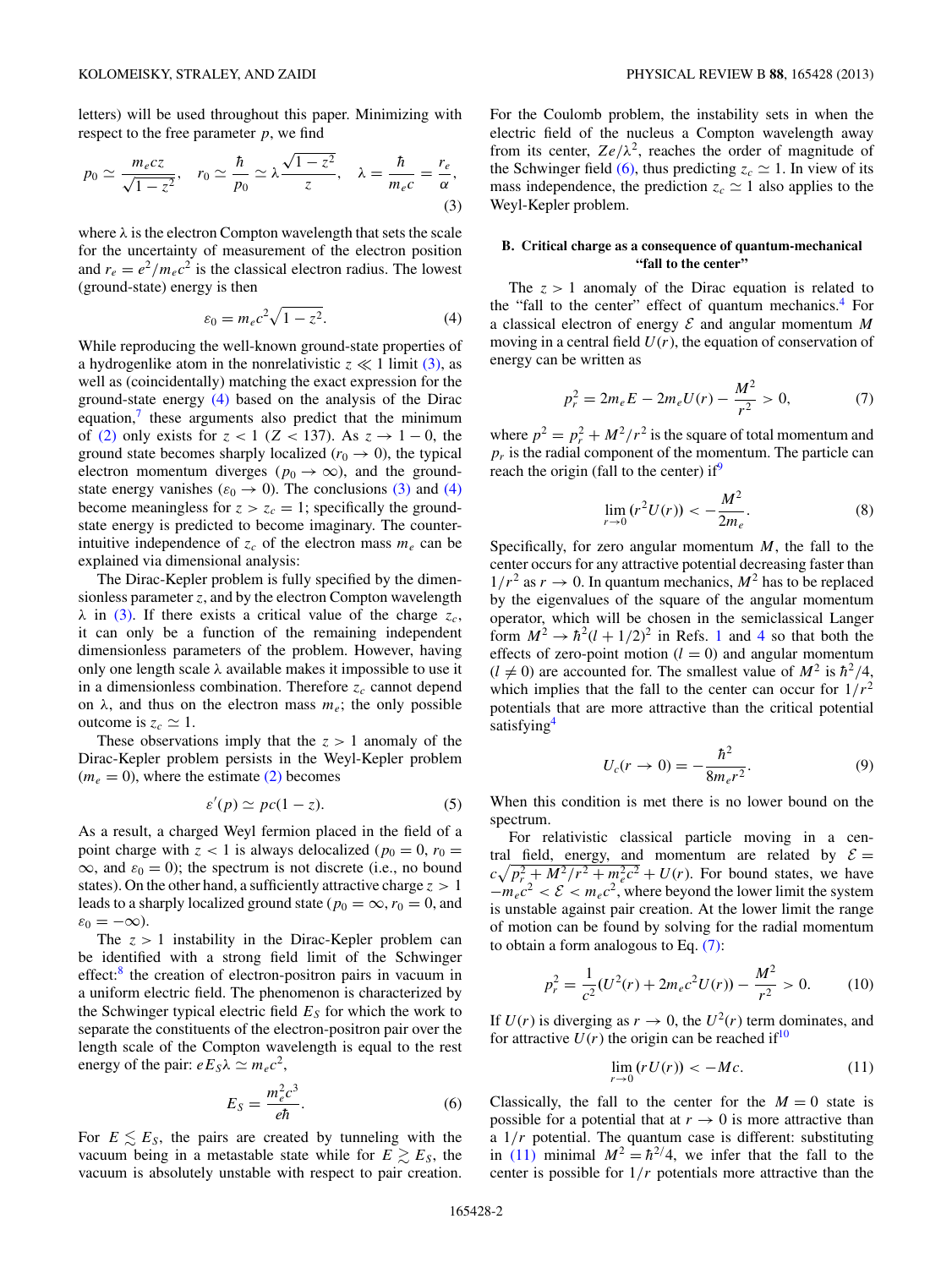<span id="page-2-0"></span>critical potential

$$
U_c(r \to 0) = -\frac{\hbar c}{2r}.\tag{12}
$$

Comparing with the Coulomb field  $U = -Ze^2/r$ , we deduce  $z_c = Z_c \alpha = 1/2$ , which is the correct critical charge of the Kepler problem for a spinless particle.<sup>1</sup> It is half the value found for the Dirac particle (the "missing" half is due to the electron spin). The Dirac case cannot be fully understood semiclassically but an insight can be gained by observing that the relativistic case with  $\mathcal{E} = -m_e c^2$  is equivalent to a nonrelativistic problem with the effective potential [compare Eqs. [\(7\)](#page-1-0) and [\(10\)\]](#page-1-0)

$$
U_{\text{eff}}(r) = -\frac{U^2(r)}{2m_ec^2} - U(r) + \frac{M^2}{2m_ec^2}
$$
 (13)

and zero total energy. We now see that for the Kepler problem,  $U(r) = -Ze^2/r$ , the particle is *repelled* at large distances. The same effective potential is obtained from the Klein-Gordon equation transformed into the Schrödinger form.<sup>[1](#page-11-0)</sup>

The Dirac equation can be also brought into a Schrödinger form with an effective potential at  $\mathcal{E} = -m_e c^2$  resembling Eq. (13) but also exhibiting extra terms attributed to the electron spin.<sup>[1](#page-11-0)</sup> Their role can be (approximately) summarized in a form similar to Eq. (13) with different amplitude of the  $1/r<sup>2</sup>$  $1/r<sup>2</sup>$  term. Specifically for the Dirac-Kepler problem, we have<sup>1</sup>

$$
U_{\rm eff}(r) = \frac{Ze^2}{r} + \frac{\hbar^2(1 - z^2)}{2m_e r^2}.
$$
 (14)

We see that the fall to the center occurs for  $z > 1$  and then the particle is confined to the central region of radius

$$
R_{\rm cl} = \frac{\lambda(z^2 - 1)}{2z}.\tag{15}
$$

As is the case of the fall to the center problem, proper treatment of the instability of the Dirac equation requires accounting for finite radius *a* of atomic nucleus that modifies the 1*/r* attraction at short distances and removes the difficulty for  $z > 1$  $z > 1$ . For a nucleus with  $Z = Z_c \approx 170$  ( $z_c \approx 1.24$ ), the ground-state energy reaches the boundary of the lower continuum,  $\varepsilon_0 = -m_e c^2$ .<sup>[1](#page-11-0)</sup> Past that point, the total energy of the production of an electron-positron pair becomes negative and the vacuum becomes unstable with respect to pair creation; the positron repelled by the nucleus escapes to infinity while the electron remains near the nucleus.<sup>[1](#page-11-0)</sup>

#### **C. Dimensional analysis**

Many of the conclusions of previous analysis of the critical charge problem that accounted for finite radius *a* of atomic nucleus<sup> $1,11$  $1,11$ </sup> can be reproduced by a combination of dimensional analysis and simple physical arguments. Indeed, now we have a problem fully specified by independent dimensionless combinations *Z*,  $\alpha$ , and  $a/\lambda$ . Then, if there exists a critical value  $Z_c$ , it can only be a function of  $\alpha$ and  $a/\lambda$ . The electrostatic potential inside the nucleus has the form  $\varphi(r) = (Ze/a)G(r/a)$ , where  $G(1) = 1$  and  $G(0)$  is finite. Then the parameters *Z* and *α* appear together in the *z* = *Zα* combination. Therefore

$$
z_c = f\left(\frac{a}{\lambda}\right) \tag{16}
$$

or

$$
Z_c = \frac{1}{\alpha} f\left(\frac{a}{\lambda}\right) = \frac{\hbar c}{e^2} f\left(\frac{m_e c a}{\hbar}\right),\tag{17}
$$

where  $f(y)$  is a function that depends on the shape of the charge distribution within the nucleus. The properties of  $f(y)$ can be inferred from the following arguments. (i) For  $a = 0$ , one has  $z_c = 1$ , which implies the small argument behavior  $f(y \to 0) \to 1$ . This additionally means that  $z_c = 1$  for  $m_e =$ 0 for arbitrary *a* (the Weyl-Kepler problem with cutoff).

(ii) In the classical  $\hbar \rightarrow 0$  limit, the Planck's constant must drop out of Eq. (17). This translates into the large argument behavior  $f(y \to \infty) \simeq y$  with the consequence  $z_c \simeq a/\lambda$ . This is indeed what is expected on physical grounds: the vacuum becomes unstable when the electron potential energy at the center of the nucleus  $-e\varphi(0) + m_ec^2$  reaches the boundary of the lower energy continuum  $-m_e c^2$ . This argument applied to the uniformly charged ball model of the nucleus predicts  $f(y \to \infty) \to 4y/3$ . On the other hand,  $f(y \to \infty) \to 2y$  for the constant potential ball model of the nucleus.

For ordinary heavy nuclei the nuclear size *a* depends on *Z* according to the Fermi formula

$$
a = 0.61r_e Z^{1/3} = 0.61\lambda \alpha^{2/3} z^{1/3}.
$$
 (18)

The critical charge  $z_c$  is found by simultaneous solution of Eqs. (16) and (18) for  $z = z_c$ :

$$
z_c = f(0.61\alpha^{2/3} z_c^{1/3}).
$$
 (19)

The electron Compton wavelength is known to be much larger than the nuclear size which means the argument of the function  $f$  in Eq.  $(19)$  is much smaller than unity. In this limit, the distinction between different models of nuclear charge distribution disappears thus explaining the nearly model-independent value of  $z_c$  close to 1.

To add credibility to dimensional analysis we now show that the latter easily solves the problem of instability of the muon vacuum. Indeed, the muon Compton wavelength has the same order of magnitude as the nuclear size since the muon is more than 200 times heavier than the electron. The solution to the problem is then described by Eq. (17) with the electron mass  $m_e$  replaced by the muon mass  $m_\mu$ . We are now in the large argument limit,  $f(y \to \infty) \simeq y$ , which determines the critical *Z* for the muon to be

$$
Z_c^{(\mu)} = \frac{z_c^{(\mu)}}{\alpha} \simeq \left(\frac{m_\mu}{m_e}\right)^{3/2} \simeq 3000. \tag{20}
$$

These conclusions agree with existing analysis of the problem.[1](#page-11-0)[,11](#page-12-0) In fact, we observe that approximating the true  $f(y)$  dependence for *all y* by its  $y \gg 1$  limit<sup>[11](#page-12-0)</sup>

$$
f(y) = \frac{4}{3}y + 1.1547, \quad y \gg 1 \tag{21}
$$

suffices to quickly estimate the critical charge in the practically relevant case of the uniform density model of the nucleus. In the  $y \ll 1$  limit, where this approximation is expected to work poorly, the combination of Eqs. (19) and (21) predicts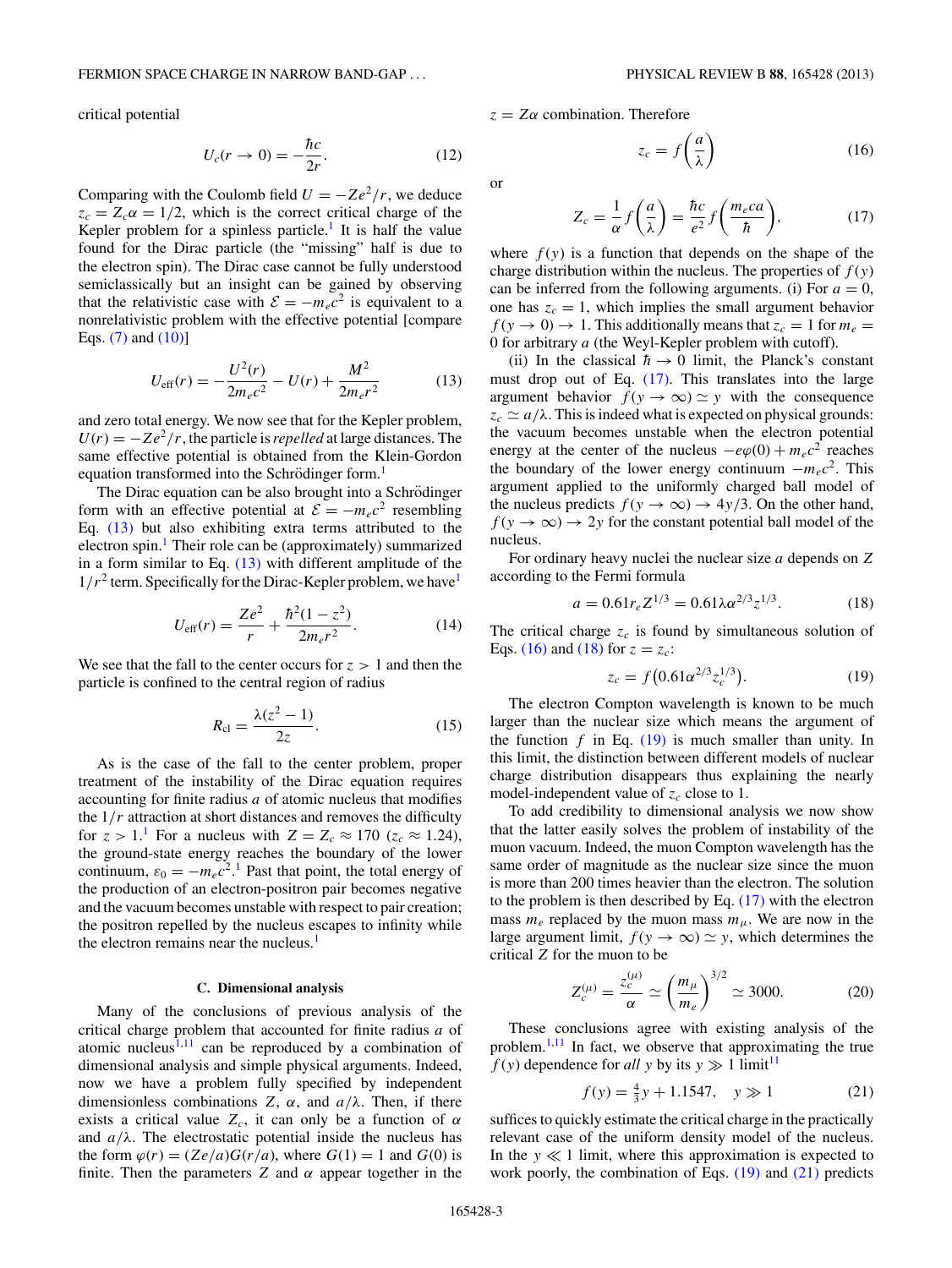<span id="page-3-0"></span> $Z_c = 163$ , which is close to the accepted value of 170. Inspection of previous results<sup>[1,](#page-11-0)[11](#page-12-0)</sup> shows that, except for a narrow vicinity of  $y = 0$ , the function  $f(y)$  is basically a straight line of the right slope with a larger-than-unity offset. The significance of the linear approximation  $(21)$  is that it allows us to reliably estimate the critical charge in the condensed matter setting.

# **III. CRITICAL CHARGE IN CONDENSED MATTER SETTING**

QED's predictions of screening by space charge can be tested in performable experiments involving condensed matter systems, both presently available and those that will become available in the near future. Our primary example is that of NBGS whose physics is known to mimic  $QED<sup>1</sup>$  Excitation of an electron-hole pair is analogous to the creation of an electron-positron pair in QED, with the band gap representing the combined rest energy of the particles. Creation of the electron-hole pairs in the presence of a uniform electric field takes place via Zener tunneling,  $12$  which is analogous to the Schwinger effect.<sup>[8](#page-12-0)</sup> Our contention is that moderately charged impurity regions in semiconductors can trigger a space charge around them that parallels the effects that would occur in QED for unrealistically large  $Z \gtrsim 170$ .

The idea that the  $Z > 137$  anomaly of the original Dirac-Kepler problem may have observable condensed matter implications is due to Keldysh. $<sup>2</sup>$  $<sup>2</sup>$  $<sup>2</sup>$  In his study of the impurity</sup> states in semiconductors Keldysh noted that the effective mass approximation, $13$  while successful in describing shallow impurity states, fails to explain deep states whose binding energy is comparable with the band gap. Such states are formed near multicharged impurity centers, vacancies, etc., and they cannot be associated with either conduction or valence bands. The experiment presented another puzzle: some highly charged impurities acted as very efficient recombination centers that managed to trap both electrons and holes but an explanation why that was the case was lacking. Keldysh argued that experimental findings can be explained in a two-band approximation (well obeyed in NBGS of the InSb type) where the low-energy electron (hole) dispersion law is relativistic,  $2,14$  $2,14$ 

$$
\varepsilon(\mathbf{p}) = \pm \sqrt{(\Delta/2)^2 + v^2 p^2}.
$$
 (22)

Here, the upper and lower signs correspond to the conduction and valence bands, respectively,  $\Delta = 2mv^2$  is the energy band gap that parallels twice the rest energy of a particle of mass *m*, and *v* is the velocity of a high-momentum particle analogous to the speed of light *c*. Compared to their vacuum electronpositron counterparts, electrons and holes in NBGS have two orders of magnitude smaller effective mass ( $m \simeq 0.01 m_e$ ) and limiting velocity *v* nearly three orders of magnitude smaller than the speed of light ( $v \approx 4.3 \times 10^{-3}c$ ). As a result their band gap  $\Delta \simeq 0.1$  eV is seven orders of magnitude smaller than the rest energy of the electron-positron pair.<sup>[15](#page-12-0)</sup> Due to these parameter values the analog of large field QED effects are readily realizable in NBGS.

With this in mind, the determination of the impurity states reduces to solving the Dirac equation for a particle of mass *m* in the field of a charge *Ze* screened by the dielectric constant  $\epsilon$  of the semiconductor. In view of the peculiarity of the Dirac-Kepler problem (now  $\alpha = e^2/\hbar v \epsilon$ ), Keldysh argued that for  $z = Z\alpha < 1$  the impurity states are given by the known solution to the Dirac equation<sup>7</sup> while the  $z > 1$  case with "collapsed" ground state describes a recombination center.

An expression for the NBGS critical charge can be written in a form that parallels Eq. [\(16\):](#page-2-0)

$$
z_c = f\left(\frac{a}{\Lambda}\right), \quad \Lambda = \frac{\hbar}{mv} = \frac{2\hbar v}{\Delta} = \frac{R_e}{\alpha},\tag{23}
$$

where now *a* is the radius of the impurity region,  $\Lambda$  is the semiconductor analog of the electron Compton wavelength and  $R_e = 2e^2/\epsilon \Delta$  is the semiconductor counterpart of the classical electron radius (defined as band electron's delocalization size at which its potential self-energy  $e^2/\epsilon R_e$ matches its rest energy  $mv^2 = \Delta/2$ . We note that since both  $R_e \simeq 1$  nm and  $\Lambda \simeq 10$  nm significantly exceed the lattice spacing, macroscopic theory of impurity states ignoring the lattice structure of the material suffices.

The density of nuclear matter is known to have the order of magnitude set by the classical electron radius  $r_e$  [see Eq. [\(18\)\]](#page-2-0). It will be made clear shortly, that the large field effects in NBGS become prominent at impurity charge densities set by the NBGS electron radius *Re*. Therefore the relationship between the radius *a* and the charge *Z* of a uniformly charged region will be chosen as

$$
a = 1.3 R_e Z^{1/3} = 1.3 \Lambda \alpha^{2/3} z^{1/3}
$$
 (24)

that parallels its nuclear physics counterpart  $(18)$ ; the numerical factor corresponds to the charge density  $n_{ext} = 10^{20}$ cm<sup>-3</sup> to be justified below. The NBGS critical charge can be determined by solving the equation

$$
z_c = f(1.3\alpha^{2/3} z_c^{1/3}),\tag{25}
$$

this is nearly identical to its QED counterpart [\(19\).](#page-2-0) Because the value of the limiting velocity  $v$  is known, the semiconductor equivalent of the fine structure constant is  $\alpha = e^2/\epsilon \hbar v \approx$  $1.7/\epsilon = 0.17$ , an order of magnitude larger than its QED counterpart (we employed  $\epsilon = 10^{16}$ ). With this value of  $\alpha$ and choosing the function  $f(y)$  in the simple form  $(21)$ , the solution to Eq. (25) is  $z_c \approx 1.7$ , which implies  $Z_c \approx 10$ . The corresponding critical cluster size is  $a_c \approx 3$  nm according to Eq. (24). Surely,  $Z \gtrsim 10$  impurity clusters with sizes in excess of several nanometers are more common objects than  $Z \gtrsim 170$ nuclei.

In addition to making it possible to study the regime of large effective fine structure constant, condensed matter systems also offer possibilities that cannot be realized in QED. Indeed, over forty years ago Abrikosov and Beneslavskii<sup>[3](#page-11-0)</sup> predicted the existence of WS having points in the Brillouin zone where the valence and conduction bands meet with a dispersion law that is linear in the momentum. This is the  $\Delta = 0$  case of Eq.(22). The low-energy excitations in WS (realizing massless versions of QED) are described by the Weyl equation. We already know that the critical charge for the Weyl-Kepler problem is  $z_c = 1$ . Equation [\(5\)](#page-1-0) additionally implies lack of the discrete spectrum for *z <* 1; for *z >* 1, a space charge of Weyl fermions is present in the ground state. Such substances are likely to be realized in doped silver chalcogenides Ag<sub>2+*δ*</sub>Se and  $Ag_{2+\delta}Te^{17}$  $Ag_{2+\delta}Te^{17}$  $Ag_{2+\delta}Te^{17}$  pyrochlore iridates  $A_2Ir_2O_7$  (where A is yttrium or a lanthanide), $18$  and in topological insulator multilayer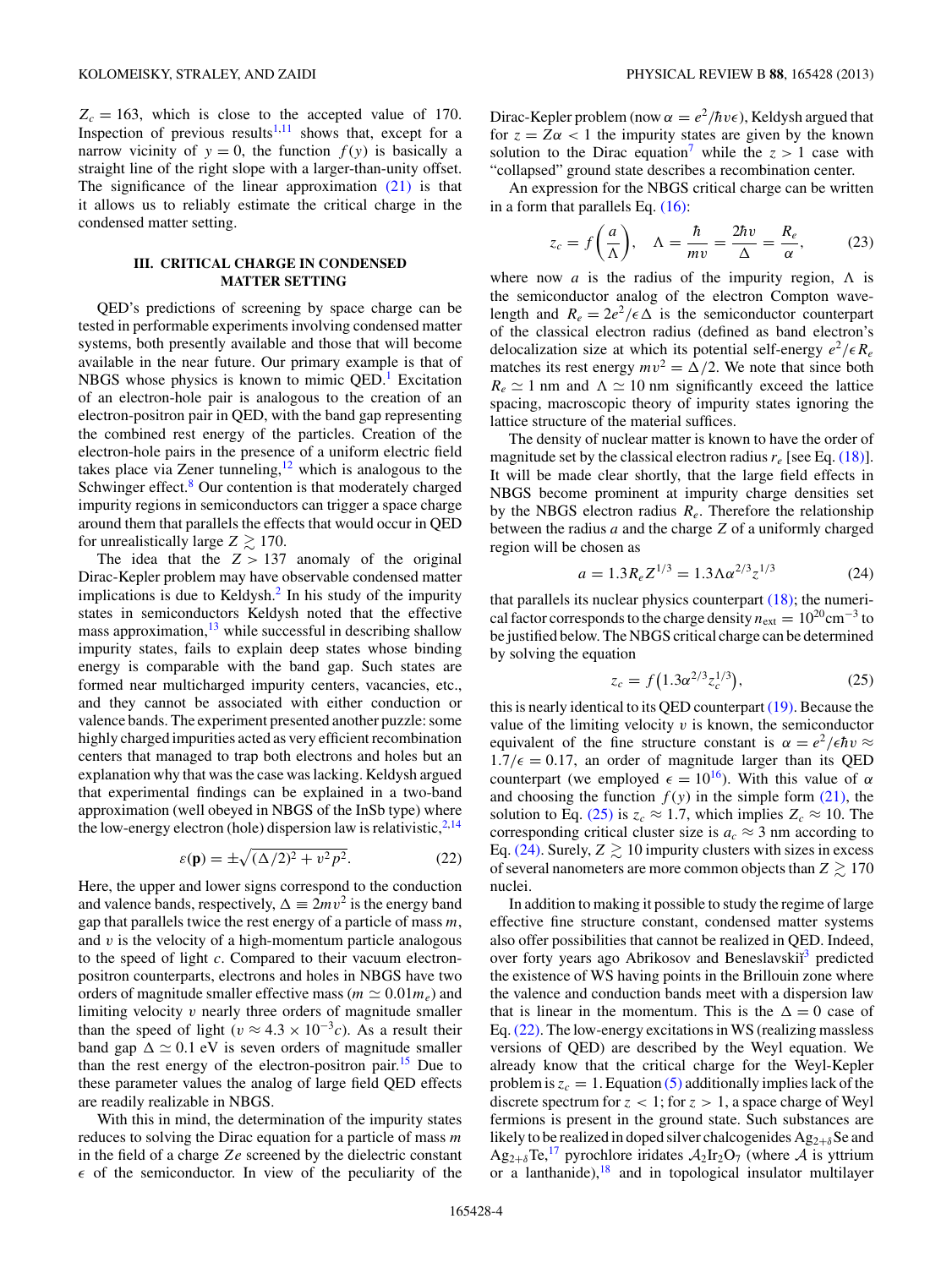<span id="page-4-0"></span>structures.[19](#page-12-0) The zero energy gap of WS implies that in a *uniform* electric field the creation of a space charge of Weyl fermions is spontaneous. The dielectric constant of WS is of order 10 with  $e^2/\hbar v \simeq 1$ ,<sup>[3](#page-11-0)</sup> thus leading, like in the NBGS case, to  $Z_c \simeq 10$  independent of the size of the impurity region.

NBGS and WS are condensed matter systems where analogs of the atomic collapse of QED can be experimentally detected. Related phenomena can be also observed in graphene. Indeed, graphene possesses the linear dispersion law analogous to that of WS and microscopic parameters similar to NBGS which leads to a small value for the critical charge for promotion of electrons from the valence band to the conduction band. Such a problem has been considered elsewhere $^{20}$  and experimental signatures of the "atomic collapse" in graphene were recently reported. $21$  The graphene problem is mathematically different from what we discuss, because graphene is a two-dimensional semimetal embedded in a three-dimensional space.

Below, we will determine the ground-state properties of NBGS and WS in the presence of a finite-size positive Coulomb impurity (a negative charge leads to the same discussion due to particle-hole symmetry). The arguments given above imply that at modest *Z* electrons are promoted from the valence band to form a space charge around the impurity while the holes leave the physical picture; the properties of the space charge vary with*Z* and *α* and are determined by the interplay of attraction to the impurity (promoting the creation of electronhole pairs), and electron-electron repulsion combined with the Pauli principle (limiting the creation of the space charge). The QED analysis of the physical properties of the space charge was carried out in two limits: (i)  $Z$  close to  $Z_c$ , where there are very few electrons promoted to the conduction band for which the single-particle picture is a good starting point; $<sup>1</sup>$  $<sup>1</sup>$  $<sup>1</sup>$ </sup> and (ii)  $Z \gg Z_c$ , where the number of screening electrons is large and the electron-electron interactions cannot be ignored.<sup>[5,6](#page-12-0)</sup>

Below we demonstrate that the physics in the  $Z \gg Z_c$ limit exhibits a large degree of universality. Although we are mostly concerned with the NBGS setting, our findings are equally applicable in QED as both problems share the same mathematics; a solution to the WS problem benefits the understanding of the NBGS/QED case.

To help the readers orient themselves between three physically different manifestations of the problem and to provide them with a condensed matter-QED translation dictionary, in Table I, we summarized pertinent properties of electrons in vacua of QED, NBGS, and WS. The entries not yet specified are (i) *the fermion degeneracy factor g*, which is 2 in QED, while in NBGS it is twice the number of Dirac valleys [\(22\)](#page-3-0) within the first Brillouin zone; an isotropic valley-independent limiting velocity *v* is assumed for simplicity. In the WS case, *g* counts the number of Weyl points within the first Brillouin zone:  $g = 24$  in pyrochlore iridates<sup>[18](#page-12-0)</sup> and  $g = 2$  in a topological insulator multilayer.[19](#page-12-0) (ii) *The coupling constant γ* plays a role analogous to that of the fine structure constant *α* in polarization effects, as will be made clear below. (iii) *The Zener field*  $E_Z$  is the semiconductor analog of the Schwinger field [\(6\)](#page-1-0) defined as

$$
E_Z = \frac{\Delta^2}{e\hbar v}.
$$
 (26)

TABLE I. Summary of properties of electrons in vacua of quantum electrodynamics (QED), narrow band-gap semiconductors (NBGS), and Weyl semimetals (WS).

| Media                               | QED                                       | <b>NBGS</b>                                        | WS                                         |
|-------------------------------------|-------------------------------------------|----------------------------------------------------|--------------------------------------------|
| Electrons                           | free                                      | band Dirac                                         | band Weyl                                  |
| <b>Mass</b>                         | $m_e$                                     | $m \simeq 10^{-2} m_e$                             | 0                                          |
| Degeneracy $g$                      | 2                                         | $\geqslant 2$                                      | $\geqslant 2$                              |
| Dielectric<br>constant              | $\epsilon=1$                              | $\epsilon \approx 10$                              | $\epsilon \simeq 10$                       |
| Limiting speed                      | $\mathcal{C}$                             | $v \approx 4 \times 10^{-3}c$                      | $v \simeq 10^{-2}c$                        |
| Band gap or<br>rest energy          | $2m_ec^2$                                 | $10^{-7} \times 2 m_e c^2$                         | 0                                          |
| Fine structure<br>constant $\alpha$ | $rac{e^2}{\hbar c} \approx \frac{1}{137}$ | $\frac{e^2}{\hbar v \epsilon} \approx \frac{1}{6}$ | $\frac{e^2}{\hbar v \epsilon} \simeq 0.1$  |
| Coupling<br>constant $\gamma$       | $\frac{4\alpha^3}{3\pi} \approx 10^{-7}$  | $\frac{2g\alpha^3}{3\pi} \lesssim 10^{-3}$         | $\frac{2g\alpha^3}{3\pi} \lesssim 10^{-3}$ |
| Classical radius<br>of electron     | $r_e \simeq 10^{-6}$ nm                   | $R_e \simeq 1$ nm                                  | $\infty$                                   |
| Compton<br>wavelength               | $\lambda \simeq 10^{-4}$ nm               | $\Lambda \simeq 10$ nm                             | $\infty$                                   |
| Schwinger or<br>Zener field         | $E_S \simeq 10^{16} \frac{\rm V}{\rm cm}$ | $E_Z \simeq 10^5 \frac{\rm V}{\rm cm}$             | $\Omega$                                   |

Comparing the values of the fields  $E<sub>S</sub>$  and  $E<sub>Z</sub>$  explains why NBGS are so well suited to study strong field QED effects; the situation is even more favorable in WS where due to the zero band gap, an arbitrarily weak field is "strong" as far as the space charge phenomena are concerned.

## **IV. THOMAS-FERMI THEORY**

Since for  $Z \gg Z_c$  a large number of electrons are in the conduction band, the properties of the system consisting of the impurity and its interacting cloud of electrons can be understood semiclassically with the help of the TF theory. $5,6$ The main object of the latter is a physical electrostatic potential  $\varphi(\mathbf{r})$  felt by an electron that is due to both the electrostatic potential of the impurity  $\varphi_{ext}(\mathbf{r})$  and that of the space charge characterized by the number density  $n(\mathbf{r})$ :

$$
\varphi(\mathbf{r}) = \varphi_{\text{ext}}(\mathbf{r}) - \frac{e}{\epsilon} \int \frac{n(\mathbf{r}')dV'}{|\mathbf{r} - \mathbf{r}'|}.
$$
 (27)

The external potential  $\varphi_{ext}(\mathbf{r})$  is a pseudopotential that represents the perturbation of the system caused by the impurity; even though  $\varphi_{ext}$  is not entirely of electrostatic origin, we will define  $\Delta \varphi_{ext} = -4\pi e n_{ext}/\epsilon$ . We assume that the impurity charge density  $en_{ext}(\mathbf{r})$  is spherically symmetric and localized within a mesoscopic region of size *a* so that for  $r \ge a$  the potential  $\varphi_{ext}(\mathbf{r})$  reduces to a purely Coulomb form  $\varphi_{ext}(r)$  =  $Ze/er$  of a net charge *Ze*. There are several reasons why the impurity region has to be mesoscopic in size. First of all, in practice charged atomic scale defects cannot have  $Z \gtrsim 10$ . Second, a large charge localized within a small region implies a large electrostatic potential. However, all our analysis is based on approximating the exact dispersion law by its low-energy limit [\(22\).](#page-3-0) For that to remain valid, the order of magnitude of the potential within the impurity region should not exceed a volt. Like in graphene, this corresponds to the electron volt energy scale, which is significantly smaller than the width of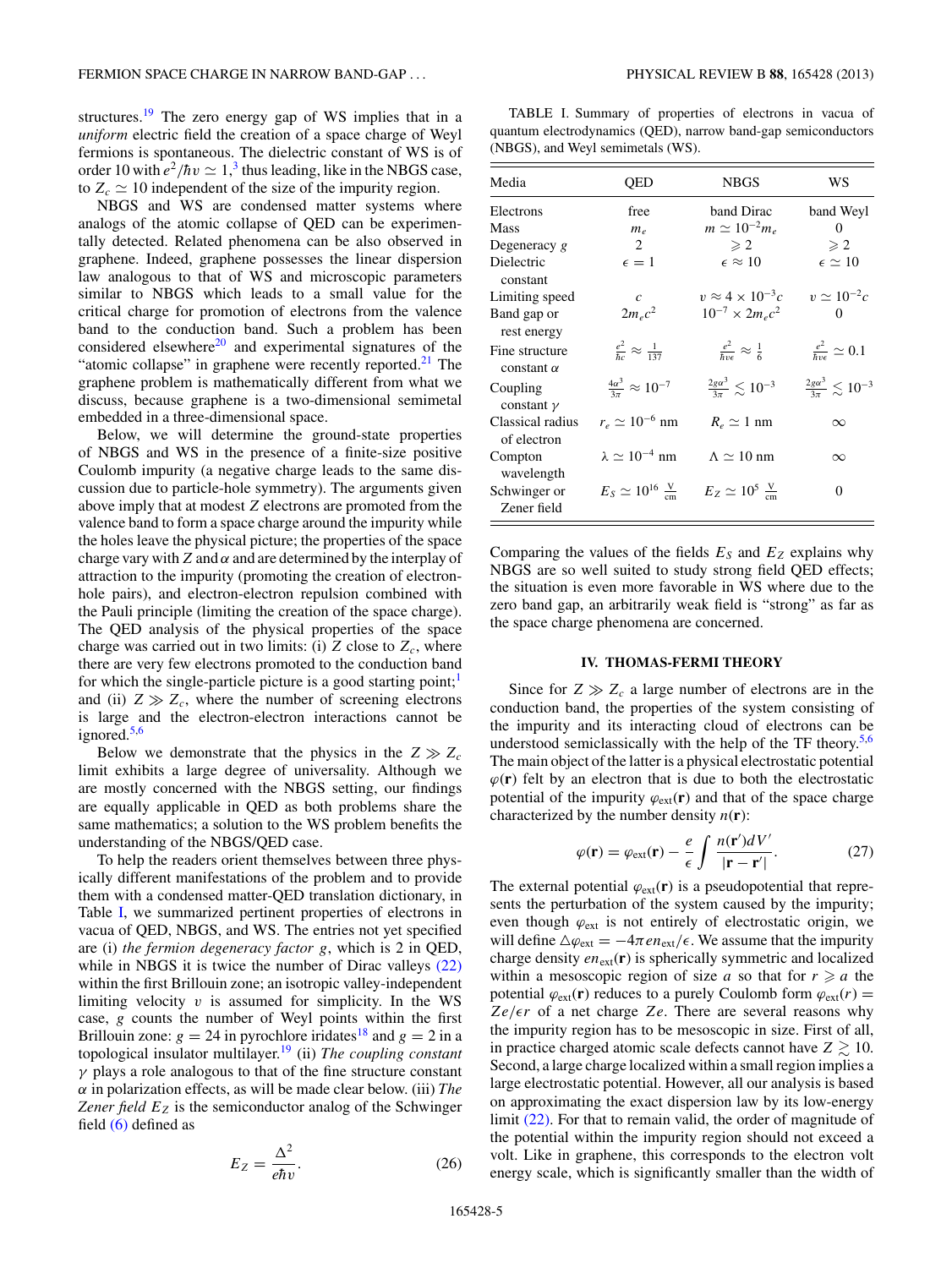<span id="page-5-0"></span>the conduction band. Finally, the conditions of semiclassical description inherent within the TF theory must be met. All these constraints along with the requirement  $Z \gg Z_c \simeq 10$ can be satisfied in  $a \gtrsim 10$  nm impurity clusters. Promotion of electrons to the conduction band also takes place in smaller (down to 3 nm) regions but the number of these electrons may not be large enough for the predictions of the TF theory to be quantitatively reliable.

Given  $\varphi(\mathbf{r})$ , one can deduce that the electron number density *n*(**r**) is different from zero only in the region of space where the electron potential energy  $-e\varphi(\mathbf{r}) + \Delta/2$  drops below  $-\Delta/2$ , thus defining the edge of the space charge region as

$$
e\varphi(\mathbf{r}) > \Delta, n(\mathbf{r}) > 0. \tag{28}
$$

The radius of the space charge region  $R_{\rm sc} \ge a$  is given by the equalities  $e\varphi(R_{\rm sc}) = \Delta$ ,  $n(R_{\rm sc}) = 0$ ; outside the region, we have  $n = 0$  and

$$
\varphi = \frac{Q_{\infty}e}{\epsilon r}, \quad r > R_{\rm sc} = \frac{1}{2}Q_{\infty}\frac{2e^2}{\epsilon \Delta} \equiv \frac{1}{2}Q_{\infty}R_e, \quad (29)
$$

where  $Q_{\infty}$  < Z is the observable charge as seen at large distances from the source center. Continuity of the potential  $\varphi$ across the shell boundary relates  $R_{\rm sc}$  and  $Q_{\infty}$ , while the NBGS electron radius *Re* sets the length scale as indicated in the last two steps in (29) meaning that we can speak of the shell size or the observable charge interchangeably. We note that in the WS case,  $R_e = \infty$ , Eq. (29) predicts  $R_{sc} = \infty$ , i.e., the electron shell extends all the way to infinity. In natural units of charge, the relationship between the observable charge  $q_{\infty} = Q_{\infty} \alpha$ and the radius of the electron shell is given by

$$
q_{\infty} = \frac{2R_{\rm sc}}{\Lambda}.
$$
 (30)

From the thermodynamical standpoint, creation of electron (*e*)-hole (*h*) pairs by the field of a Coulomb impurity accompanied by escape of a hole to infinity may be viewed as a "chemical reaction"  $e + h \leq 0$  (the ground state of the semiconductor is the "vacuum"); $^{13}$  the condition of equilibrium for this reaction has the form

$$
\mu_e + \mu_h = 0
$$
,  $\mu_e = \sqrt{(\Delta/2)^2 + v^2 p_F^2} - e\varphi$ ,  $\mu_h = \Delta/2$ , (31)

where  $\mu_e$  and  $\mu_h$  are the chemical potentials of the electrons and holes, respectively, and

$$
p_F(\mathbf{r}) = \hbar \left( \frac{6\pi^2 n(\mathbf{r})}{g} \right)^{1/3} \tag{32}
$$

is the Fermi momentum, which we assume is a slowly varying function of position **r**.

The condition of equilibrium  $(31)$  together with Eq.  $(32)$ implies a relationship between the physical potential and the number density of the space charge: $5,6$ 

$$
n(\mathbf{r}) = \frac{\gamma}{4\pi} \left\{ \frac{\epsilon \varphi(\mathbf{r})}{e} \frac{\epsilon}{e^2} [e\varphi(\mathbf{r}) - \Delta] \right\}^{3/2},\tag{33}
$$

where

$$
\gamma = \frac{2g\alpha^3}{3\pi} \tag{34}
$$

is the coupling constant characterizing the relative strength of electron-electron interactions and zero-point motion. The four orders of magnitude disparity between its condensed matter and QED values (see Table [I\)](#page-4-0) is yet another indication that the space charge phenomenon is more relevant to semiconductors than to QED.

Since the electron chemical potential in  $(31)$  is set at the boundary of the lower continuum, in the NBGS/QED cases the screening of the external charge is incomplete; only in the WS ( $\Delta = 0$ ) case we have complete screening. The latter statement can be rigorously proven by setting  $\Delta = 0$  in (31) and combining the outcome with Eqs. [\(27\)](#page-4-0) and (32):

$$
\left(\frac{4\pi n(\mathbf{r})}{\gamma}\right)^{1/3} - \frac{\epsilon \varphi_{\text{ext}}(\mathbf{r})}{e} + \int \frac{n(\mathbf{r}')dV'}{|\mathbf{r} - \mathbf{r}'|} = 0. \tag{35}
$$

Taking in Eq. (35) the  $r \to \infty$  limit gives a relationship

$$
\int n(\mathbf{r})dV = Z \left[ 1 - \lim_{r \to \infty} \left( \frac{4\pi n(\mathbf{r})r^3}{\gamma Z^3} \right)^{\frac{1}{3}} \right],\qquad(36)
$$

whose consequences are that the electron number density  $n(r)$ must decay faster than *r*−<sup>3</sup> at *r* large and that

$$
\int n(\mathbf{r})dV = Z,\tag{37}
$$

i.e., according to TF theory, a WS succeeds in giving complete screening of the impurity charge.

Applying the Laplacian operator to both sides of Eq. [\(27\)](#page-4-0) and using (33), we find the relativistic TF equation

$$
\nabla^2 \left( \frac{\epsilon \varphi}{e} \right) = -4\pi n_{\text{ext}} + \gamma \left[ \frac{\epsilon \varphi}{e} \frac{\epsilon}{e^2} (e\varphi - \Delta) \right]^{3/2}, \quad (38)
$$

which was investigated in QED for the case of localized source term. $5,6$ 

Applicability of the zero-temperature TF theory to experiments to be conducted at finite temperature requires further justification. Since the 0*.*1 eV energy gap of NBGS significantly exceeds the room-temperature scale of 1*/*40 eV, the zero temperature theory adequately describes room-temperature experiments. However, WS have a zero-energy gap and in equilibrium the conduction and valence bands are populated with electrons and holes, respectively. This effect can be also neglected as we are working at a potential close to 1 V, significantly exceeding the room-temperature energy scale.

# **A. Range of applicability of the Thomas-Fermi theory and proposal for its improvement**

In order to establish the range of applicability of the TF theory, we note that the observable charge  $q_{\infty}$  is the critical charge of the single-particle problem for a charged region of scale  $R_{\rm sc}$ , which is due to both the external charge and that of the space charge. Then replacing  $a \rightarrow R_{\rm sc}$  in Eq. [\(23\),](#page-3-0) we arrive at the definition

$$
q_{\infty} = f\left(\frac{R_{\rm sc}}{\Lambda}\right),\tag{39}
$$

which is consistent with the TF result  $(30)$  only in the classical limit  $R_{\rm sc} \gg \Lambda$  [recall that  $f(y \to \infty) \simeq y$ , Sec. [II\]](#page-0-0). However, WS are characterized by  $\Lambda = \infty$  and so the semiclassical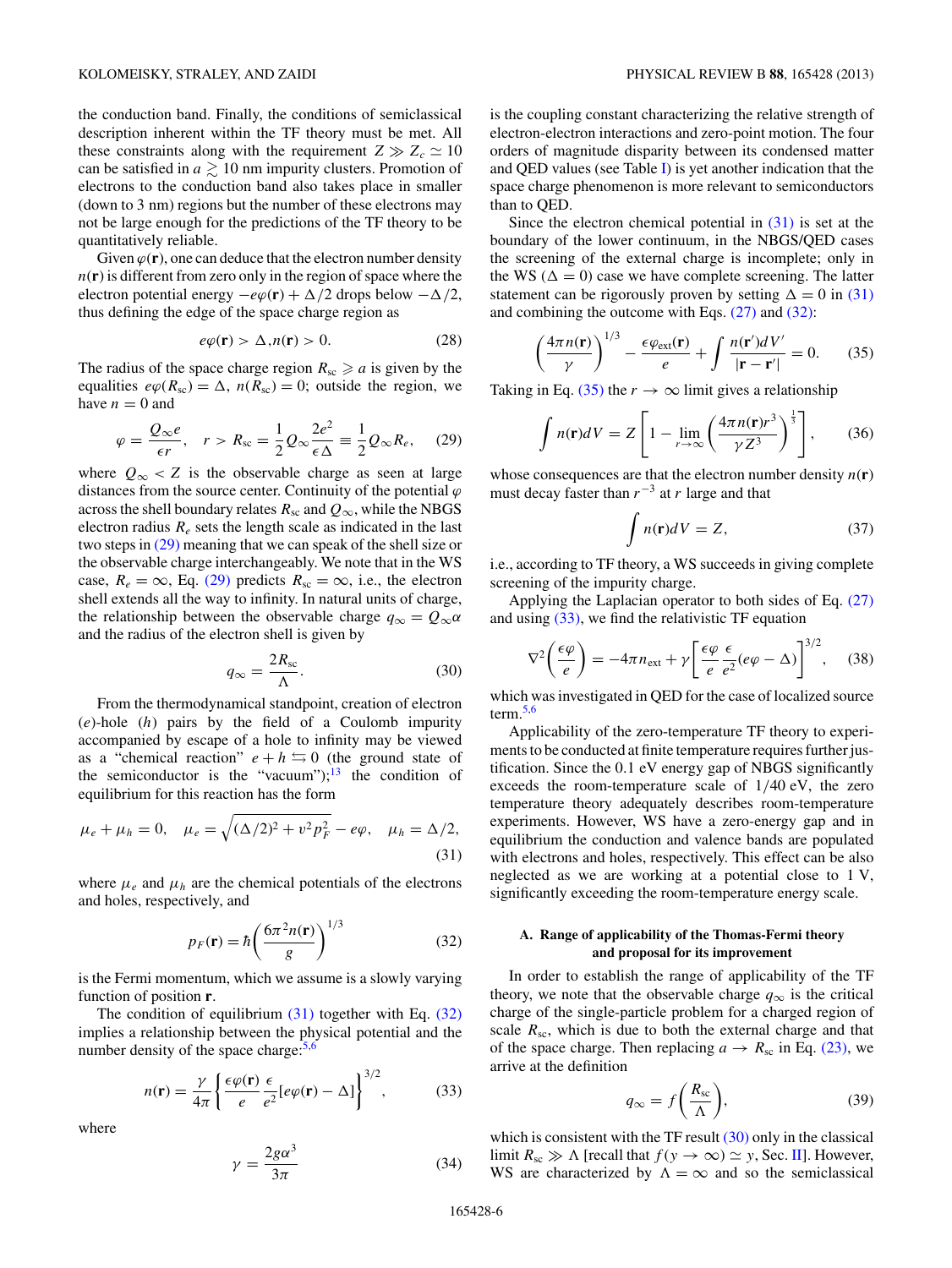<span id="page-6-0"></span>condition can never be met. The consequence is that the prediction of complete screening in the WS case,  $q_{\infty}$  =  $Q_{\infty} \alpha = 0$ , an exact consequence of the TF theory, is an artifact. In reality, the WS will screen an overcritical impurity charge by space charge only until the point at which the single-particle description is restored. This sets a limit on the applicability of the TF theory to the WS case at large distances from the source center and implies that the space charge region has a finite radius to be estimated below.

Since the Weyl-Kepler problem with *z <* 1 does not have a discrete spectrum, Coulomb impurities in WS can never be fully neutralized. Their observable charge  $q_{\infty}$  is either 1 (and then there is a space charge of Weyl electrons) or *z <* 1 (when there is no space charge).

More generally, Eq. [\(39\)](#page-5-0) implies that in the NBGS/QED setting the screening is never so great (in the case  $z > z_c$ ) that the observable charge  $q_{\infty}$  is less than unity. In the point charge limit  $a \rightarrow 0$ , the space charge region must also shrink to a point ( $R_{\rm sc} \rightarrow 0$ ), and then Eq. [\(39\)](#page-5-0) predicts  $q_{\infty} = 1$ , i.e., disallowance for a point charge to have observable charge exceeding unity.<sup>5</sup>

Since the Dirac-Kepler problem always has bound states, Coulomb impurities in NBGS can be neutral or ionized with the outer electron shells partially or fully filled with  $(Z > Z_c)$ or without  $(Z < Z_c)$  the space charge being present. Here, we only consider the problem of an overcritical  $Z > Z_c$  ion with all outer shells empty.

To summarize, the condition of applicability of the TF theory can be stated in two equivalent forms,  $R_{\rm sc} \gg \Lambda$  or  $q_{\infty} \gg 1$ . Ultimately, the TF treatment of the space charge in the presence of the supercritical source  $z \gg z_c$  is applicable because the fine structure constant is significantly smaller than unity.

In order to see what physics is missing from the TF theory, we observe that the relationship between the observable charge and the radius of the electron shell  $(30)$  resembles the  $z \gg 1$ limit of the semiclassical expression [\(15\)](#page-2-0) for the localization scale of an electron (replacing  $\Lambda \to \lambda$  and  $q_{\infty} \to z$ ). The latter is sensitive to the fall to the center occurring at  $z = 1$  while the TF result [\(30\)](#page-5-0) is not. The same can be seen more generally by solving the main equation of the TF theory [\(31\)](#page-5-0) relative to  $p_F^2$ :

$$
p_F^2 = \frac{1}{v^2} [(\evarphi)^2 - e\varphi \Delta].
$$
 (40)

With the identifications  $-e\varphi \to U$ ,  $v \to c$ ,  $\Delta \to 2m_ec^2$ , this is the energy relationship  $(10)$ , but the term involving the angular momentum is missing. We propose including this into the right-hand side of Eq. [\(38\):](#page-5-0)

$$
\frac{1}{r^2}\frac{d}{dr}\left(r^2\frac{d}{dr}\frac{\epsilon\varphi}{e}\right) = -4\pi n_{\text{ext}}(r) + \gamma \left[\frac{\epsilon\varphi}{e}\frac{\epsilon}{e^2}(e\varphi - \Delta) - \frac{1}{\alpha^2 r^2}\right]^{3/2}.
$$
\n(41)

At the boundary of the space charge region where the potential is given by Eq. [\(29\),](#page-5-0) the expression in the second line vanishes leading to a relationship between observable charge  $q_{\infty}$  and the radius of the space charge region  $R_{\rm sc}$ ,

$$
q_{\infty} = \frac{R_{\rm sc}}{\Lambda} + \sqrt{\left(\frac{R_{\rm sc}}{\Lambda}\right)^2 + 1},\tag{42}
$$

generalizing the TF result [\(30\)](#page-5-0) and correctly capturing the limiting cases of  $R_{\rm sc} \gg \Lambda$  and  $R_{\rm sc} \ll \Lambda$ . This is equivalent to choosing the function *f* in [\(39\)](#page-5-0) in the  $f(y) = y + \sqrt{y^2 + 1}$ form. Assessing the status of our modification of the TF theory (41) requires a separate investigation which we postpone until the future. At the very least, what is proposed qualifies as an interpolation. Until we learn more about the deficiencies of the TF theory, we focus on its standard version accumulated in Eqs. [\(33\)](#page-5-0) and [\(38\).](#page-5-0) Some other desirable features of the modified TF equation (41) are mentioned in Sec. [VII.](#page-11-0)

# **V. STRONG SCREENING REGIME:**  $\gamma Z^2 \gg 1$

The phenomenon of screening is a manifestation of the electron-electron interactions quantified by the coupling constant  $\gamma$ . Its smallness (see Table [I\)](#page-4-0) does not imply that the screening response is necessarily weak. Previous analysis $6$ established that the strength of screening is determined by the dimensionless combination  $\gamma Z^2$ , which for  $Z \gg Z_c$  can take on an arbitrary value. Below we additionally show that in the NBGS/QED cases the regime of strong screening further subdivides into that of superstrong screening  $Z \gg \gamma^{-3/2}$  (that is hardly accessible in practice) and the regime of moderately strong screening  $\gamma^{-1/2} \ll Z \ll \gamma^{-3/2}$ , which is treated in detail.

#### **A. Uniformly charged half-space**

Since the source region is mesoscopic in size, we find it useful to start with the problem of screening of a uniformly charged half-space ("half-infinite" nuclear matter in the QED setting) by space charge. This requires solution of the onedimensional version of Eq. [\(38\):](#page-5-0)

$$
\frac{d^2}{dx^2} \left( \frac{\epsilon \varphi}{e} \right) = -4\pi n_{\text{ext}}(x) + \gamma \left[ \frac{\epsilon \varphi}{e} \frac{\epsilon}{e^2} (e\varphi - \Delta) \right]^{3/2}, \quad (43)
$$

where  $n_{ext}(x < 0) = 3Z/4\pi a^3$ , while  $n_{ext}(x > 0) = 0$ . The solution to Eq. (43) within the source region far away from the boundary  $\varphi(x \to -\infty) \equiv \varphi_{-\infty}$  corresponds to the state of local neutrality  $n = n_{\text{ext}}$ :<sup>[5](#page-12-0)</sup>

$$
\frac{\epsilon \varphi_{-\infty}}{e} R_e = 1 + \sqrt{1 + \left(\frac{4\pi n_{\text{ext}} R_e^3}{\gamma}\right)^{2/3}}.
$$
 (44)

The quantity *eϕ*−∞ is the work function, i.e., the energy needed to remove the electron from the source region. At this point, we observe that in the QED ( $R_e \rightarrow r_e$ ,  $n_{ext}r_e^3 \simeq 1$ ,  $\gamma \ll 1$ ) and WS ( $R_e = \infty$ ) versions of the problem, Eq. (44) simplifies to

$$
\varphi_{-\infty} = \frac{e}{\epsilon} \left( \frac{4\pi n_{\text{ext}}}{\gamma} \right)^{1/3}.
$$
 (45)

In the condensed matter setting, our theory is applicable provided the potential *ϕ*−∞ does not exceed a volt. Then for *γ* 10<sup>-3</sup> and  $\epsilon$   $\approx$  10 the maximal external charge density within the impurity region can be estimated as  $n_{ext} \simeq 10^{20} \text{cm}^{-3}$ , two orders of magnitude smaller than the free-electron density in normal metals. This corresponds to  $n_{ext}R_e^3 \approx 0.1$  and justifies Eq. [\(24\).](#page-3-0) With these parameter values the approximation (45) also holds in NBGS. Given the charge concentration of  $n_{\text{ext}} = 10^{20} \text{cm}^{-3}$ , a 10-nm impurity region would contain a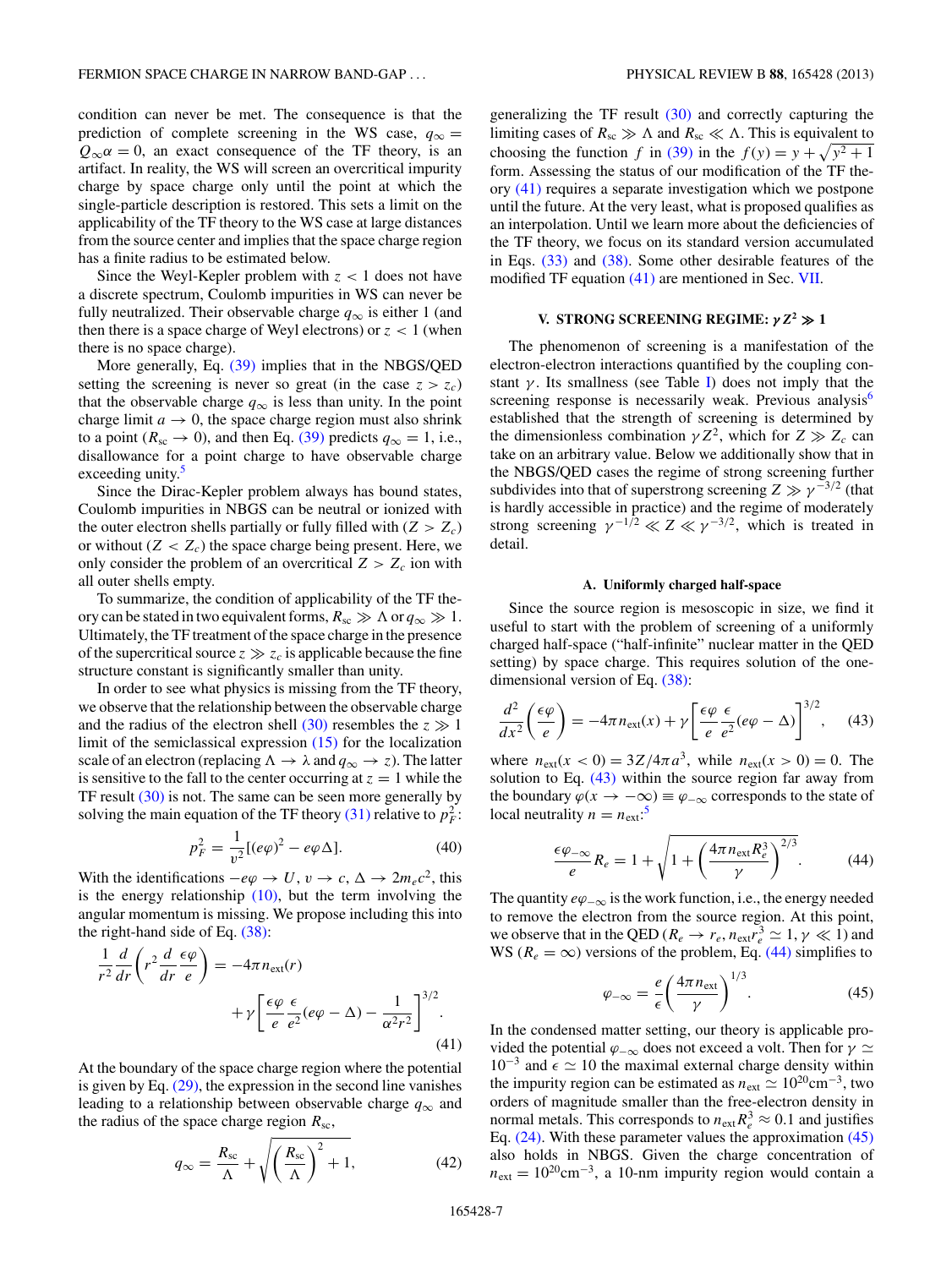<span id="page-7-0"></span>bare charge of about 400 which is significantly larger than  $Z_c \approx 10$ . Yet larger values of  $Z \gg Z_c$  can be obtained by choosing  $a \gtrsim 10$  nm: a 20-nm region will host an external charge of about 3000.

The source boundary represents a perturbation to the constant  $n_{\text{ext}}$ ; assuming the effect is weak we substitute  $\varphi = \varphi_{-\infty}(1-\varphi), 0 \le \varphi \ll 1$ , into Eq. [\(38\)](#page-5-0) and linearize about  $\varphi = \varphi_{-\infty}$ :

$$
\frac{d^2\phi}{dx^2} - \kappa^2 \phi = 0,\t(46)
$$

where the length scale

$$
\kappa^{-1} = 3^{-1/2} (4\pi n_{\text{ext}})^{-1/3} \gamma^{-1/6} = \frac{e}{\sqrt{3\gamma} \varphi_{-\infty} \epsilon}
$$
  
=  $3^{-5/6} (\gamma Z^2)^{-1/6} a \simeq R_e \gamma^{-1/6}$  (47)

parallels the Debye length of the TF theory of screening in a Fermi gas;<sup>16</sup>  $\kappa^{-1}$  is the scale over which the potential  $\varphi$ recovers to  $\varphi_{-\infty}$  when disturbed by an inhomogeneity. The last estimate in (47) is only applicable to the NBGS or QED ( $R_e \rightarrow$  $r_e$ ) cases. In the condensed matter setting with  $\gamma \simeq 10^{-3}$ , the TF screening length is of the order several nanometers. In QED,  $\kappa^{-1}$  is an order of magnitude larger than the classical electron radius.

Applicability of the concept of the screening length to a finite size system is limited by the constraint  $\kappa^{-1} \ll a$  which is a statement of strong screening  $\gamma Z^2 \gg 1.6$  $\gamma Z^2 \gg 1.6$  The crossover in the screening response occurs at a charge

$$
Z_x \simeq \gamma^{-1/2}.\tag{48}
$$

In condensed matter applications, we find  $Z_x \simeq 30$ ; both the regimes of weak  $10 \lesssim Z \lesssim 30$  and strong  $Z \gtrsim 30$  screening are experimentally accessible. In QED, we have  $Z_x \simeq 3000$ , which is only of academic interest. Assuming the potential at the impurity boundary is not significantly smaller than  $\varphi_{-\infty}$ , the  $\varphi$ ( $x$  < 0) dependence can be inferred from the linearized form (46), which gives  $\varphi_{-\infty} - \varphi(x < 0) \propto e^{\kappa x}$ : while local neutrality holds far away from the boundary, it is violated in a boundary layer whose size has the order of magnitude of the TF screening length  $\kappa^{-1}$ .

Outside the impurity region  $x > 0$  the potential will continue to decrease from its value at the boundary  $\varphi(x = 0)$ until it reaches the edge of the space charge region defined as  $e\varphi(x = L_{sc}) = \Delta$ . The length scale  $L_{sc}$  has a meaning of the thickness of the layer of space charge outside the impurity region.

We thus see that a layer of net positive charge of thickness  $\kappa^{-1}$  localized next to the boundary is followed by a layer of negative charge of thickness  $L_{\rm sc}$  outside the source region.<sup>5,6</sup> The net charge of this double layer is positive thus implying that the electric field for  $x > L<sub>sc</sub>$  is finite and uniform.

Even though Eq. [\(43\)](#page-6-0) can be integrated in quadratures, an approximate solution is more illuminating. Within the source region the potential is approximated by the solution to Eq. (46) finite at  $x = -\infty$ :

$$
\frac{\epsilon \varphi}{e} = \frac{\epsilon \varphi_{-\infty}}{e} (1 - \phi) = \frac{\kappa}{\sqrt{3\gamma}} (1 - Ae^{\kappa x}),\tag{49}
$$

where it is assumed (and later justified) that  $A \ll 1$ .

Outside the impurity region  $x > 0$  the full nonlinear equation [\(43\)](#page-6-0) becomes

$$
\frac{d^2}{dx^2} \left( \frac{\epsilon \varphi}{e} \right) = \gamma \left[ \frac{\epsilon \varphi}{e} \frac{\epsilon}{e^2} (e\varphi - \Delta) \right]^{3/2}.
$$
 (50)

In the WS case or when  $e\varphi \gg \Delta$ , Eq. (50) simplifies to

$$
\frac{d^2}{dx^2} \left( \frac{\epsilon \varphi}{e} \right) = \gamma \left( \frac{\epsilon \varphi}{e} \right)^3.
$$
 (51)

An analytic solution to the problem of screening of a supercharged nucleus in the strong screening limit  $\gamma Z^2 \gg 1$ that approximates the finite nucleus by half-infinite nuclear matter and relies on Eqs.  $(46)$  and  $(51)$  was proposed by Migdal, Voskresenskiı̆, and Popov (MVP).<sup>[6](#page-12-0)</sup>

For  $x > 0$ , the solution to Eq. (51) satisfying the conditions of zero electric field and zero potential at  $x = \infty$  has the form

$$
\frac{\epsilon \varphi}{e} = \sqrt{\frac{2}{\gamma}} \frac{1}{x + B}.
$$
 (52)

Continuity of the potential and of the electric field at the source boundary  $x = 0$  determines the integration constants A and B in Eqs.  $(49)$  and  $(52)$  to be

$$
A \approx 0.2374
$$
,  $B = \beta \kappa^{-1} \simeq (\gamma Z^2)^{-1/6} a$ ,  $\beta \approx 3.212$ . (53)

The length scale *B* naturally has the order of magnitude of the TF screening length  $\kappa^{-1}$ .

The profile of the electron number density for  $x > 0$  is implied by Eqs.  $(33)$  and  $(52)$ :

$$
n(x) = \frac{1}{2\pi} \sqrt{\frac{2}{\gamma}} \frac{1}{(x+B)^3}.
$$
 (54)

In the  $x \gg B \simeq \kappa^{-1}$  limit, the MVP solution (52) and (54) exhibits universality, i.e., it becomes independent of the parameters of the source region.

#### **B. Spherically-symmetric charge distribution**

The MVP solution Eqs. (49)–(54) with  $x \to r - a$  is partly relevant to the problem of screening response of NBGS or WS to the spherically symmetric charge distribution of radius *a*. Specifically, Eq. (49) adequately solves the problem within the impurity region in the strong-screening regime  $\gamma Z^2 \gg 1$ . For example, the net charge within the source region can be estimated as  $6$ 

$$
Q(r \le a) \simeq \kappa^{-1} a^2 (Z/a^3) \simeq Z(\gamma Z^2)^{-1/6}.
$$
 (55)

This is significantly smaller than the bare charge *Z* thus illustrating substantial screening of the source region.

On the other hand, the density profile Eq. (54) with  $x \rightarrow r - a$  integrates to an infinite charge in three dimensions. Therefore outside a spherically symmetric charge distribution Eqs. (52) and (54) are only applicable as long as approximating the spherical surface by a plane is valid, i.e., for  $x = r$  $a \ll a$ . In order to go beyond the limitation of the MVP approximation outside the source region, we need to solve the full three-dimensional equation [\(38\).](#page-5-0)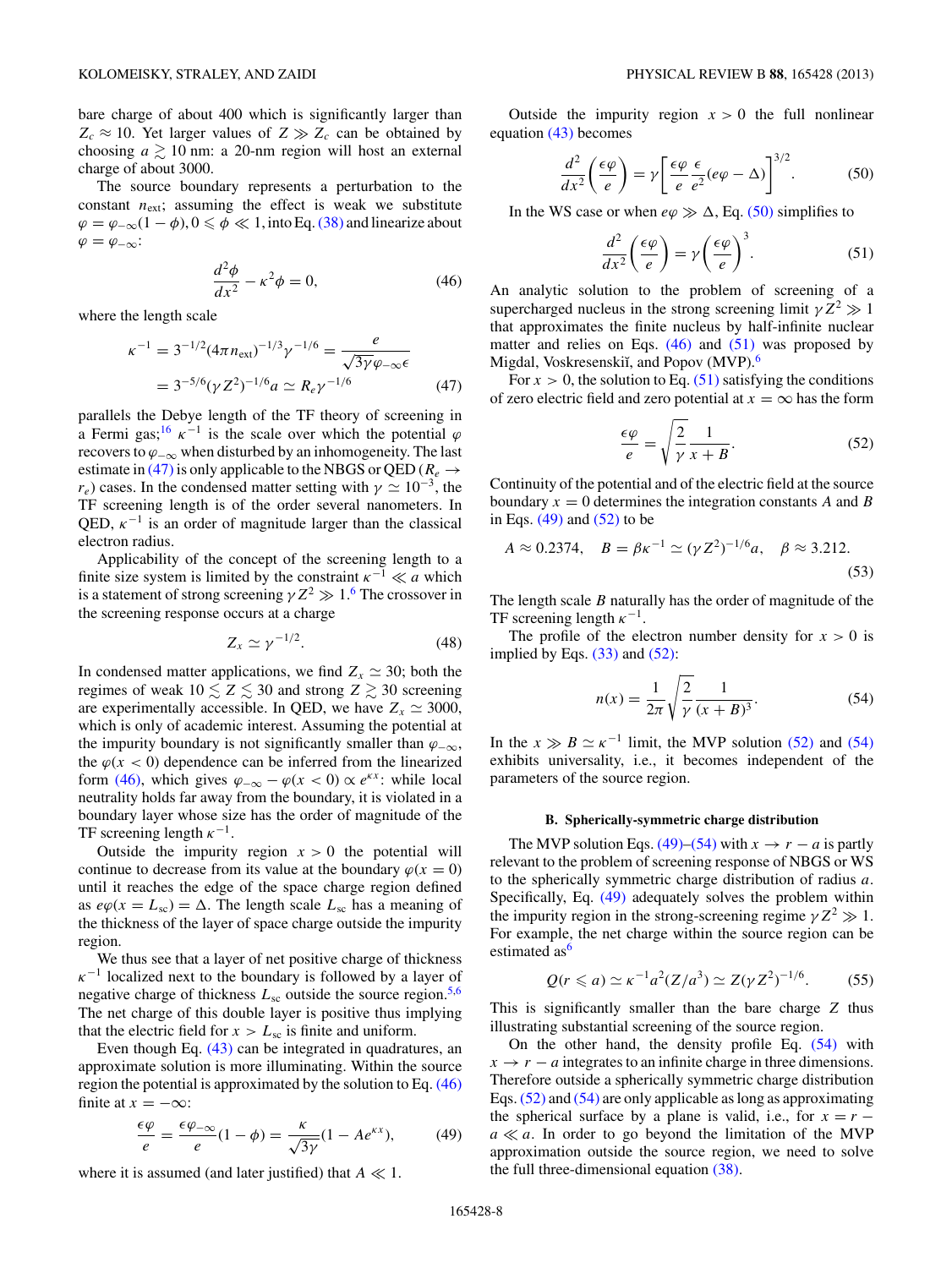#### *1. Weyl semimetal*

<span id="page-8-0"></span>Outside of the source in the WS ( $\Delta = 0$ ) case, one has to look at the full nonlinear equation [\(38\)](#page-5-0) whose radially symmetric solution is sought in the form

$$
\frac{\epsilon \varphi(r)}{e} = \frac{1}{r} \chi \left( \frac{r}{a} \right),\tag{56}
$$

where, via Gauss's theorem, the function  $\chi$  is related to the charge  $O(r)$  within a sphere of radius r as

$$
Q(r) = -r^2 \frac{\partial (\epsilon \varphi / e)}{\partial r} = \chi(\ell) - \chi'(\ell), \quad \ell = \ln \frac{r}{a}.
$$
 (57)

Substituting (56) into [\(38\)](#page-5-0) for  $r > a$  and  $\Delta = 0$ , we obtain the equation

$$
\chi''(\ell) - \chi'(\ell) = \gamma \chi^3. \tag{58}
$$

For  $\ell = \ln(r/a) \ll 1$ , we can neglect here the first-order derivative term *χ'*( $\ell$ ) compared to *χ''*( $\ell$ ); then  $Q(r) \approx -\chi'(\ell)$ . The solution to  $(58)$  in this limit is the MVP result  $(52)$  in disguise

$$
\chi_1(\ell) = \sqrt{\frac{2}{\gamma}} \frac{1}{\ell + B/a}, \quad 0 \leq \ell \ll 1. \tag{59}
$$

In the strong-screening limit  $\gamma Z^2 \gg 1$ , the parameter *B/a*  $\simeq$  $(\gamma Z^2)^{-1/6}$  drops out of Eq. (59), and the solution to the full Eq. (58) has the form  $\chi(\lambda, \ell) = (2/\gamma)^{1/2} y(\ell)$ , where  $y(\ell)$  is a parameter free universal function satisfying singular boundary condition  $y(\ell \to 0) \to \ell^{-1}$ . The latter behavior is no longer an accurate representation of the true dependence  $y(\ell)$  past  $\ell \simeq 1$ . Therefore the solution (59) is only applicable up to a crossover scale  $\ell = \ell^* \simeq 1$ , i.e., within several source radii as was already observed earlier. Within this range, the rescaled potential  $\epsilon \varphi/e$  drops from a value of the order  $\gamma^{-1/2}(\gamma Z^2)^{1/6}a^{-1}$  at the source boundary to  $\gamma^{-1/2}a^{-1}$  at the crossover scale  $\ell^*$ , and the charge within a sphere of radius  $r = ae^{l}$  drops from the value given by Eq. [\(55\)](#page-7-0) at the source boundary to  $Q^* \simeq -\chi'_1(1) \simeq \gamma^{-1/2}$  at the crossover scale  $\ell^*$ .

For  $\ell = \ln(r/a) \gg 1$ , we can neglect in Eq. (58) the secondorder derivative term  $\chi''(\ell)$  compared to  $\chi'(\ell)$ ; then  $q(\ell)$  =  $Q(r)\alpha \approx \chi(\ell)\alpha$  and for arbitrary screening strength and in natural units of charge, Eq. (58) acquires the form

$$
\frac{dq}{d\ell} = -\frac{2g\alpha}{3\pi}q^3,\tag{60}
$$

which is mathematically identical to the Gell-Mann-Low (renormalization-group) equation<sup>[7](#page-12-0)</sup> for the physical charge in QED reflecting the effects of vacuum polarization. Equation  $(60)$  exhibits the Landau "zero charge" effect:<sup>7</sup> for any "initial" value of *q* the system "flows" to the zero charge fixed point  $q = 0$  as  $\ell \to \infty$   $(r \to \infty)$ , i.e., the source charge has been completely screened. Alternatively, for *r* fixed complete screening is reached in the point source limit  $a \to 0$ . Zero observable charge is an exact property of the TF theory discussed in Sec. [IV.](#page-4-0)

In the strong-screening regime, the last equation is applicable at  $\ell \gtrsim \ell^* \simeq 1$ . As a result, the charge  $q(r)$  inside a sphere of radius  $r > a^* = ae^{l^*} \gtrsim a$  will be given by

$$
q^{2}(r) = \frac{z^{*2}}{1 + (4g\alpha z^{*2}/3\pi) \ln(r/a^{*})} \to \frac{3\pi}{4g\alpha \ln(r/a^{*})},
$$
 (61)

where the integration constant  $z^* = Q^* \alpha$  is the charge within a sphere of radius  $a^*$ . Since  $\gamma Q^{*2} \simeq 1$ , the constant can be estimated as  $z^* \simeq \alpha^{-1/2} \gg 1$  thus implying that the observable charge will be accurately given by the last representation in (61) at distances exceeding several impurity radii. Substituting  $Q = q/\alpha = \chi$  into Eqs. (56) and [\(33\),](#page-5-0) we find corresponding expressions for the potential,

$$
\varphi(r) \approx \frac{e}{\epsilon r \sqrt{2\gamma \ln(r/a^*)}} = \frac{e}{2\epsilon r} \sqrt{\frac{3\pi}{g\alpha^3 \ln(r/a^*)}},\quad(62)
$$

and the electron density,

$$
n(r) \approx \frac{\gamma}{4\pi r^3} \frac{1}{[2\gamma \ln(r/a^*)]^{3/2}} = \frac{1}{16\pi r^3} \sqrt{\frac{3\pi}{g\alpha^3}} \ln^{-3/2} \left(\frac{r}{a^*}\right),\tag{63}
$$

both valid for  $r \ge a^* \simeq a$ . We note that due to the logarithmic factor, the density profile is integrable. This feature, a reflection of the three-dimensional character of the problem, is missing from the MVP result [\(54\).](#page-7-0)

The hallmark of Eqs.  $(61)$ – $(63)$  is their near universality: a weak logarithmic dependence on the source size  $a \simeq a^*$ with universal amplitudes. Since both *a* and *a*<sup>∗</sup> appear within arguments of the logarithm, in what follows for simplification purposes the difference between them will be neglected. We conclude that for  $\gamma Z^2 \gg 1$  the solution to the screening problem within several impurity radii from the source boundary is universal and given by the MVP results, Eqs. [\(52\)](#page-7-0) and [\(54\),](#page-7-0) that turns nearly universal, Eqs.  $(61)$ – $(63)$ , at larger distances.

We argued previously (see Sec. [IV](#page-4-0)  $A$ ) that the complete screening effect is an artifact—the observable charge of an overcritical source region must be always equal to unity  $(1/\alpha)$ . Substituting this value into Eq. (61) provides us with a length scale

$$
R_W \simeq a e^{3\pi/2g\alpha},\tag{64}
$$

which is the radius of the space charge region: for  $r > R_W$ the electron density is negligible and the potential is that of unit  $(1/\alpha)$  charge. The TF results  $(61)$ – $(63)$  are applicable at distances  $r \ll R_W$ . The exact magnitude of the exponential is explained in Sec. [VII.](#page-11-0)

In QED, the exponential factor in  $(64)$  is about  $10^{140}$ . Then  $R_W$  is the largest length scale of the problem and for all practical purposes TF theory is exact in the  $Z \gg Z_c$  regime.

In WS with  $g = 24$  and  $\alpha = 1/10$ , the exponential factor in (64) is close to 7, which means that the whole spatial structure of the overcritical Weyl ion is experimentally accessible. This system is particularly interesting because both the TF,  $r \ll R_W$ , and the non-TF,  $r \gg R_W$ , regions can be probed. On the other hand, choosing  $g = 2$  gives the exponential factor of the order  $10^{10}$ , which for a nanometer scale impurity region corresponds to the Weyl ion of 10-m radius. In the latter case, the TF theory provides practically exact description.

## *2. Narrow band-gap semiconductors and QED*

We already learned that at a distance of a few source radii the potential drops to a value of the order  $e\gamma^{-1/2}/\epsilon a$ . This corresponds to the energy scale  $e\varphi \simeq \Delta (Z_{xx}/Z)^{1/3}$ , which is much larger than the energy gap  $\Delta$  if the charge *Z* is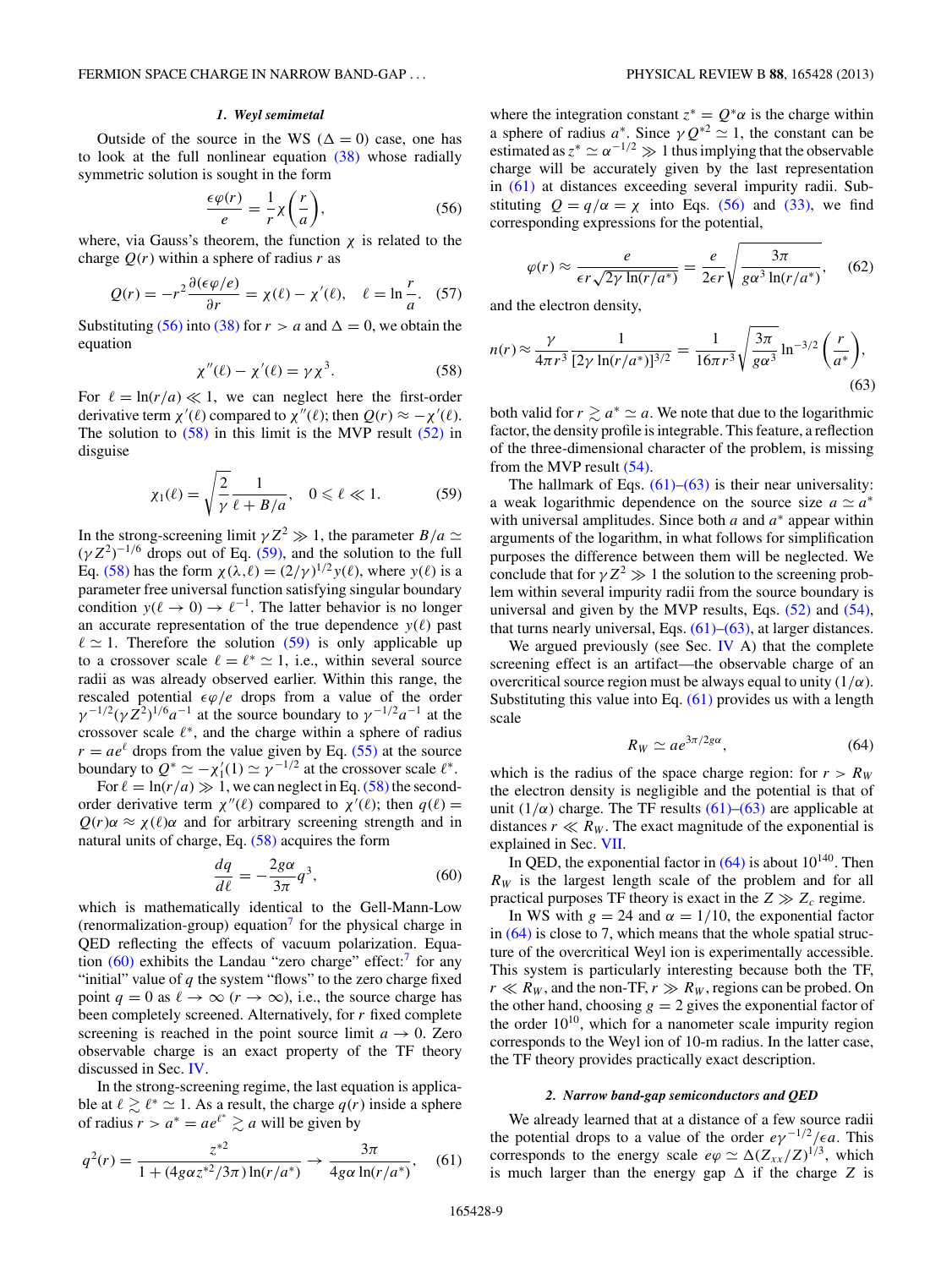<span id="page-9-0"></span>significantly smaller than the characteristic charge

$$
Z_{xx} \simeq \gamma^{-3/2} \simeq Z_x^3. \tag{65}
$$

Then the analysis just given for WS will also be applicable in the NBGS/QED case with the conclusion that within several impurity radii the solution to the problem continues to be given by the MVP results, Eqs. [\(49\)–\(54\),](#page-7-0) with  $x \to r - a$ .

The characteristic charge (65) separates the regime of moderately strong screening  $\gamma^{-1/2} \ll Z \ll \gamma^{-3/2}$  to which the results of this subsection apply, from that of superstrong screening  $Z \gg \gamma^{-3/2}$ . The characteristic charge  $Z_{xx}$  significantly exceeds the crossover charge  $Z_x$ , Eq. [\(48\),](#page-7-0) separating the regimes of weak and strong screening response. In NBGS with  $\gamma = 10^{-3}$ , we find  $Z_{xx} \simeq 30^3$ , which even by condensed matter standards is very large. In QED, we obtain  $Z_{xx} \simeq$  $3000<sup>3</sup>$ . In view of unrealistically large value of  $Z_{xx}$ , the analysis of the regime of superstrong screening  $Z \gg Z_{xx} \simeq \gamma^{-3/2}$  is not pursued here.

At distances exceeding several source radii, we need to look at the equation

$$
\frac{dq}{d\ell} = -\frac{2g\alpha}{3\pi} \left( q^2 - \frac{2qr}{\Lambda} \right)^{3/2}, \quad \ell = \ln \frac{r}{a},\tag{66}
$$

which generalizes Eq. [\(60\).](#page-8-0) Now the charge decreases faster with position than its WS counterpart; when the right-hand side vanishes, i.e., the edge of the electron shell  $r = R_{\rm sc}$  is reached, the charge acquires its observable value  $q_{\infty}$  [see Eq. [\(30\)\]](#page-5-0) and stops changing thereafter. The form of the solution can be approximately captured by the WS result [\(61\)](#page-8-0) (that remains relevant at distances  $r \ll R_{\rm sc}$ ); the value of  $q_{\infty}$  at  $R_{\rm sc}$  can be estimated with logarithmic accuracy by equating  $e\varphi$  to  $\Delta$ . This is equivalent to terminating the flow equation  $(60)$  at the scale

$$
\ell_{\rm sc} = \ln \frac{R_{\rm sc}}{a} \gg 1\tag{67}
$$

and identifying  $q(\ell_{\text{sc}}) = q_{\infty}$ . Then the observable charge  $q_{\infty}$ will satisfy the equation

$$
q_{\infty}^2 \approx \frac{3\pi}{4g\alpha \ln(q_{\infty}\Lambda/a)}\tag{68}
$$

whose consequence is that for *a* fixed there exists a nearly universal lower limit on the observable charge *q*∞. In the point source limit  $a \to 0$ , we find  $q_{\infty} = 0$ , i.e., there is a complete screening of the field of a point charge at an arbitrary distance from it. For a realistic extended source, the approximate solution for the charge is

$$
q_{\infty} = Q_{\infty} \alpha \approx \sqrt{\frac{3\pi}{4g\alpha \ln(\Lambda/a(g\alpha)^{1/2})}} \rightarrow \sqrt{\frac{9\pi}{4g\alpha \ln(Z_{xx}/Z)}},
$$
\n(69)

where in the last step, we specified to the practically important case of  $a \propto Z^{1/3}$ . The size of the space charge region is then given by Eq.  $(30)$ . The electric field at the edge of the space charge region can be estimated as

$$
E_{\rm sc} = \frac{eq_{\infty}}{\epsilon \alpha R_{\rm sc}^2} \simeq \alpha^{1/2} E_Z.
$$
 (70)

The fact that the field at the shell edge (70) is much smaller than the Zener field demonstrates the sharpness of the edge.

The solution (69) is accurate provided  $\ln(Z_{xx}/Z)^{1/3} \gg 1$ . For NBGS with  $Z \simeq 400$  (10-nm impurity region) and  $\gamma =$ 10<sup>-3</sup>, we find  $ln(Z_{xx}/Z)^{1/3}$  ≈ 1.5. This is not really in the regime where Eq. (69) applies, but suffices to estimate the charge (ignoring the logarithmic factor) as  $Q_{\infty} = q_{\infty}/\alpha \simeq$  $\lambda^{-1/2} \approx 30$ , and the size of the space charge region  $R_{\rm sc} \simeq$ 30 nm. In QED, we find  $Q_{\infty} \simeq 3000$ .

As the bare charge *Z* continues to increase within the  $\gamma^{-1/2} \ll Z \ll \gamma^{-3/2}$  range of moderately strong screening, the observable charge  $(69)$  and size of the space charge region *R*sc remain nearly constant increasing very slowly with *Z*. The size of the source region  $a \propto Z^{1/3}$  grows faster with *Z* than  $R_{\rm sc}$ , at  $Z \simeq Z_{xx}$  the two meet, and the result (69) ceases to be applicable.

To summarize, in NBGS and QED in the regime of moderately strong screening  $Z_x \ll Z \ll Z_{xx}$  the expressions for the observable charge (69) and radius of the space charge region [\(30\)](#page-5-0) are nearly universal. They are manifestations of the nearly-universal "zero charge" behavior [\(61\)](#page-8-0) in the WS case. The physical mechanism by which the zero charge situation is avoided is purely classical: when it is no longer energetically favorable, the creation of further space charge terminates.

### *3. Numerical solution*

To put our analysis of the regime of moderately strong screening  $\gamma^{-1/2} \ll Z \ll \gamma^{-3/2}$  onto solid footing, we solved the full Eq. [\(38\)](#page-5-0) numerically. The results are shown in Fig. 1, where we additionally displayed the charge  $Q(r)$  within a sphere of radius *r* as an indicator of the strength of screening.

The very weak dependence of the observable charge  $Q_{\infty} =$  $q_{\infty}/\alpha$  and size  $R_{\rm sc}$  of the space charge region on the bare charge *Z* has its origin in the *Z* dependence of the size of the source region  $(24)$ . For  $a =$  const, our theory predicts *Z*-independent limit on  $Q_{\infty}$  and  $R_{\text{sc}}$ . Therefore in order to single out this effect, we chose  $a =$  const. Specifically, we set  $Z_0 = \epsilon \Delta a/e^2 = 1$ (other values of  $Z_0$  are equivalent to a rescaling  $Z \rightarrow Z/Z_0$ 



FIG. 1. (Color online) Potential  $\varphi$  [\(27\)](#page-4-0) and charge  $Q(r)$  within a sphere of radius  $r$  [\(57\)](#page-8-0) as functions of distance (double logarithmic representation). The source region is  $r/a < 1$ . The gap value  $\Delta$  is indicated by the horizontal line; the electron cloud is limited to the region where  $e\varphi > \Delta$ , which defines  $R_{sc}$ . The curves are drawn for  $Z = 2,20,200,2000$ ,  $\gamma = 0.001$ . For large *Z*,  $R_{\rm sc}$  approaches a *Z*independent limit, indicating that  $Q(r)$  tends to an upper bound  $Q_{\infty}$ .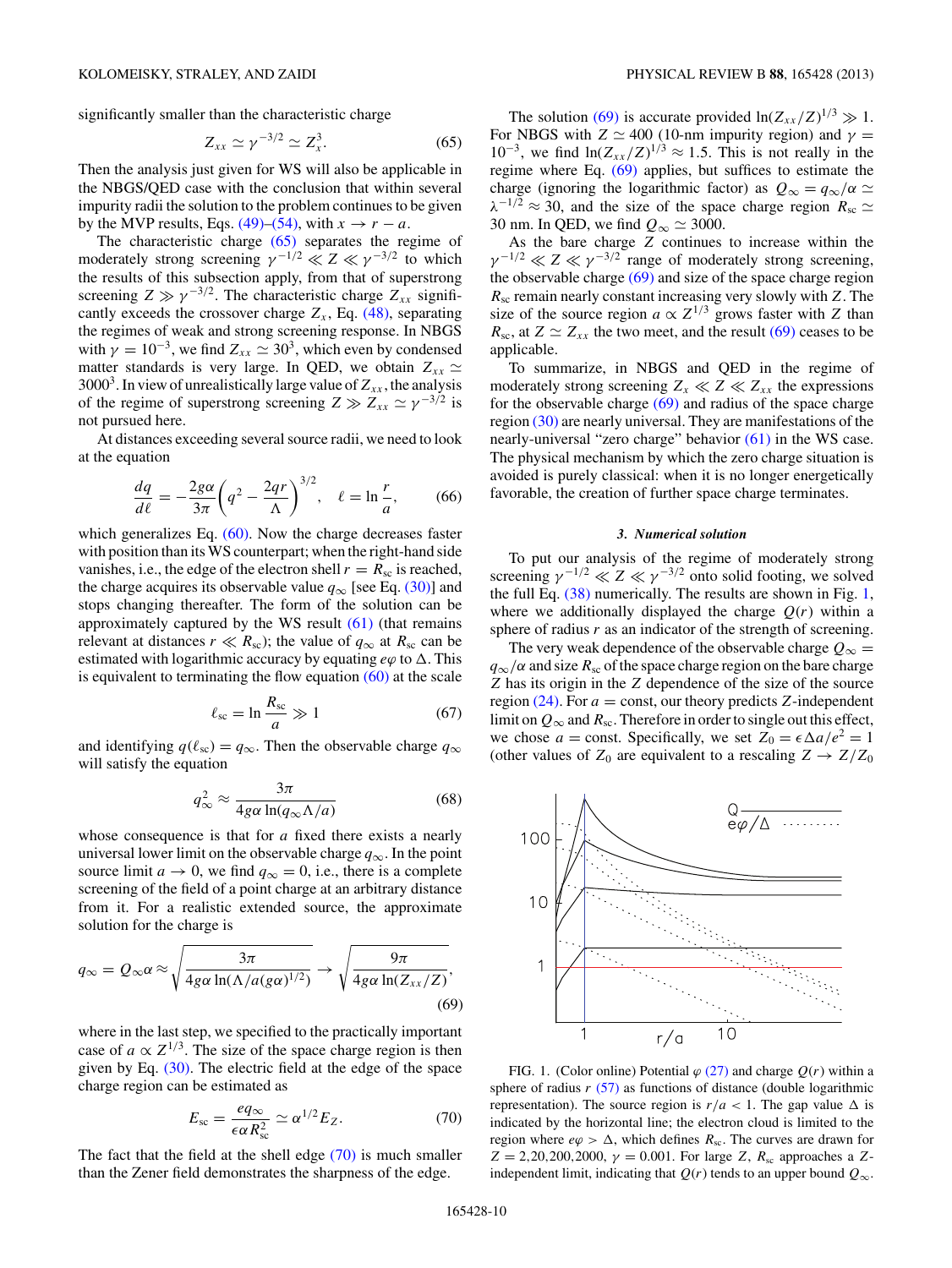<span id="page-10-0"></span>and  $\gamma \to \gamma Z_0^2$ ). Several features of the numerical solution illustrating our analysis deserve mentioning. (i) As expected the screening effect of the space charge becomes noticeable for  $\gamma Z^2 \gtrsim 1$ . (ii) The crossing of the charge curves for  $Z = 200$ and 2000 at *r* small is a direct illustration of screening: the TF screening length  $\kappa^{-1}$  [see Eq. [\(47\)](#page-7-0) for  $a = \text{const}$ ] is smaller for  $Z = 2000$  than  $Z = 200$ , so that the screening at the central region is more complete in the former case. (iii) The large drop of the potential within a few radii of the impurity, clearly seen in the  $Z = 200$  and  $Z = 2000$  curves, is an illustration of our observation made in the analysis of the WS problem that within this range the potential must drop by a large factor of  $(\gamma Z^2)^{1/6}$ . (iv) Remarkably, for  $Z \gg 1$  there exists a  $Z$ -independent limit on  $R_{\rm sc}$  and  $Q_{\infty}$  whose values agree with our estimates.

# **VI. WEAK SCREENING REGIME**  $\lambda Z^2 \ll 1$ **AND SYNTHESIS**

The analysis carried out so far relied on the concept of the TF screening length  $\kappa^{-1}$ , Eq. [\(47\),](#page-7-0) which in the weakscreening regime  $\gamma Z^2 \ll 1$  loses its meaning as a length scale characterizing the source region, and one has to start anew. On the other hand, weak screening means that electron-electron interactions can (possibly) be treated by a perturbation theory. To lowest order in  $\gamma \ll 1$ , we set  $\varphi = \varphi_{ext}$ , and then Eq. [\(33\)](#page-5-0) gives

$$
n(\mathbf{r}) = \frac{\gamma}{4\pi} \left[ \frac{\epsilon \varphi_{\text{ext}}(\mathbf{r})}{e} \left( \frac{\epsilon \varphi_{\text{ext}}(\mathbf{r})}{e} - \frac{2}{R_e} \right) \right]^{3/2} . \tag{71}
$$

For  $r \le a$ , we have  $\epsilon \varphi_{ext}/e \simeq Z/a \simeq Z^{2/3}/R_e \gg 1/R_e$ . Then the density of the space charge inside the source region can be estimated as  $n \simeq \gamma Z^3/a^3$ , implying that the number of electrons residing at  $r \leq a$ , is of the order  $\gamma Z^3$ . The latter must be much smaller than the bare charge *Z* (to justify the approximation  $\varphi = \varphi_{ext}$ ) thus specifying the condition of weak screening as  $\gamma Z^2 \ll 1$ .

Outside of the impurity region, Eq. (71) becomes

$$
n(r) = \frac{\gamma Z^3}{4\pi r^3} \bigg( 1 - \frac{2r}{z\Lambda} \bigg)^{3/2}, \quad r \leqslant R_{\rm sc} = \frac{z\Lambda}{2},\qquad(72)
$$

and  $n = 0$  otherwise. The total screening charge is then of order  $\gamma Z^3 \ll Z$ , so that  $q_\infty = z$  (or  $Q_\infty = Z$ ), consistent with the TF relationship, Eq. [\(30\).](#page-5-0) The electric field at the boundary of the space charge region can be estimated as

$$
E(R_{\rm sc}) = \frac{q_{\infty}e}{\epsilon \alpha R_{\rm sc}^2} \simeq \frac{1}{z} E_Z, \tag{73}
$$

which in view of the condition  $z \gg 1$  demonstrates the sharpness of the boundary of the space charge region. Since the space charge residing at  $r \leq a$  is small, Eq. (72) can be used to compute with logarithmic accuracy the net charge  $q(r)$ within a sphere of radius  $r > a$ .

#### **A. Weyl semimetal**

In the WS case when  $R_e = \infty$ , the density of the space charge is given by

$$
n(r) = \frac{\gamma Z^3}{4\pi r^3} = \frac{g z^3}{6\pi^2 r^3},\tag{74}
$$

and we find

$$
q(r) \approx z - 4\pi\alpha \int_a^r y^2 n(y) dy = z \left( 1 - \frac{2g\alpha z^2}{3\pi} \ln \frac{r}{a} \right).
$$
\n(75)

This expression is applicable provided  $(2g\alpha z^2/3\pi) \ln(r/a) \ll$ 1, i.e., it inevitably fails at sufficiently large distance from the source.

Alternatively, the weak screening  $\gamma Z^2 \ll 1$  analysis can be carried out by treating the cubic term of [\(58\)](#page-8-0) perturbatively. Then the lowest-order solution outside the source is  $\chi \alpha = z$ . The next order gives for  $r > a$ ,

$$
\chi \alpha = z \left( 1 - \frac{2g \alpha z^2}{3\pi} \ell \right) = z \left( 1 - \frac{2g \alpha z^2}{3\pi} \ln \frac{r}{a} \right). \tag{76}
$$

We observe that the expression for charge [\(57\)](#page-8-0) (in natural units) computed with the help of Eq.  $(76)$  agrees with Eq.  $(75)$ to logarithmic accuracy which we adopt. Then the perturbative expression (76) may be regarded as a charge itself: it tells us that within the cloud, the physical potential  $\varphi$  and the density of space charge *n* decrease with *r* faster than  $1/r$  and  $1/r<sup>3</sup>$ , respectively.

On the other hand, no matter what the strength of screening is, at sufficiently large distances from the source center the charge  $q(r)$  is given by the asymptotic limit of Eq. [\(61\).](#page-8-0) All these results can be summarized in a simple interpolation formula for the charge  $q = \chi \alpha$ :

$$
q^{2}(r) = \frac{z^{2}}{1 + (4g\alpha z^{2}/3\pi) \ln(r/a)}.
$$
 (77)

If the parameter *z* is viewed more broadly as the *net* charge within the source region, then this equation with  $z = z^* \approx$  $\alpha^{-1/2}$  also covers the regime of strong screening  $\gamma Z^2 \gg 1$ [see Eq.  $(61)$ ]. This choice additionally guarantees that the results of Sec. [V B2](#page-8-0) pertinent to the NBGS/QED case are automatically captured.

Substituting  $\chi = q/\alpha$  into Eqs. [\(56\)](#page-8-0) and [\(33\),](#page-5-0) we find corresponding interpolation formulas for the potential

$$
\varphi(r) = \frac{Ze}{\epsilon r \sqrt{1 + (4g\alpha z^2/3\pi) \ln(r/a)}}\tag{78}
$$

and the electron density

$$
n(r) = \frac{gz^3}{6\pi^2 r^3 [1 + (4g\alpha z^2/3\pi) \ln(r/a)]^{3/2}}.\tag{79}
$$

The logarithmic terms in the denominators of Eqs. (77)–(79) are relevant at the scales *r* exceeding

$$
R_{\rm scr} \simeq a e^{3\pi/4g\alpha z^2}.\tag{80}
$$

This quantity is the screening length within the space charge of Weyl electrons. Deviations from the Coulomb law become substantial for  $r > R<sub>scr</sub>$  and the asymptotic regimes of Eqs. [\(61\)–\(63\)](#page-8-0) are reached at  $r \gg R_{\rm scr}$ . Specifically, as the strength of screening increases from small to large  $\gamma Z^2$ , the screening radius (80) decreases from a very large value to the scale comparable to the source size.

Since the zero charge effect is an artifact, consistency of the theory requires that the screening length  $(80)$  to be significantly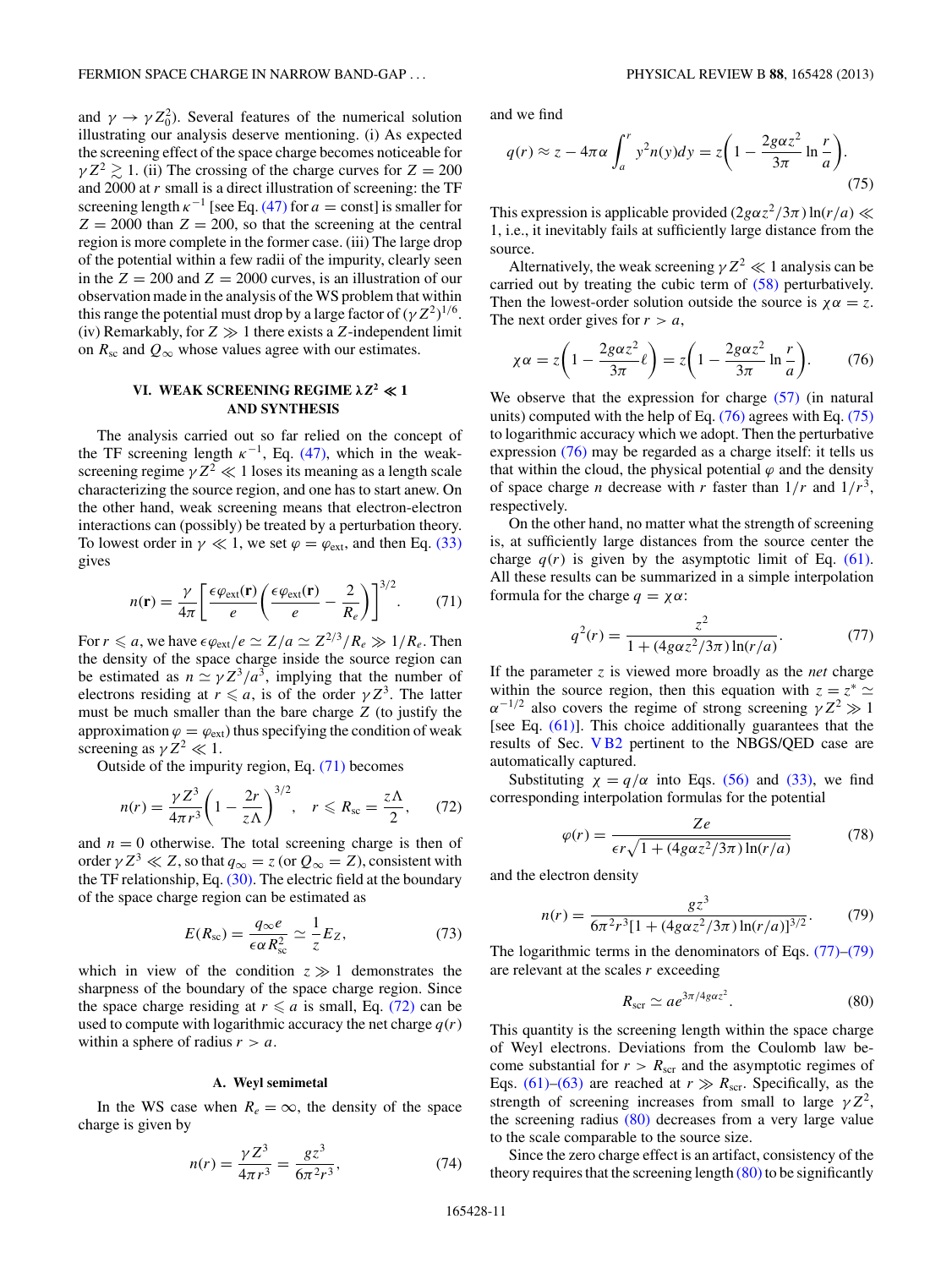<span id="page-11-0"></span>shorter than the radius of the electron cloud [\(64\).](#page-8-0) Since  $z \gg 1$ , this is indeed true.

#### **B. Narrow band-gap semiconductors and QED**

The NBGS/QED case will be handled in exactly the same manner as that of the regime of moderately strong screening by terminating the WS solution at the scale of the space charge region [\(67\).](#page-9-0) Then the observable charge follows from Eq. [\(77\)](#page-10-0) as

$$
q_{\infty}^2 \approx \frac{z^2}{1 + (4g\alpha z^2/3\pi) \ln(q_{\infty}\Lambda/a)}.\tag{81}
$$

We see that the initial growth of  $q_{\infty}(z)$  as *z*, in the regime of weak screening  $\gamma Z^2 \simeq \alpha z^2 \ll 1$ , slows down eventually saturating, in the strong screening regime  $\gamma Z^2 \simeq \alpha z^2 \gg 1$ , at *z*-independent value implied by Eq. [\(68\).](#page-9-0) In the regime of weak screening, the solution to Eq. (81) one step beyond the zero-order  $q_{\infty} \approx z[1 - (2g\alpha z^2/3\pi) \ln(z\Lambda/a)]$  reproduces previous findings.<sup>[6](#page-12-0)</sup>

The dependence of the observable charge  $Q_{\infty}$  of a supercharged heavy nucleus on the bare charge *Z* was evaluated in Ref. [5](#page-12-0) by numerically solving the TF theory discussed in our paper. The  $Q_{\infty}(Z)$  dependence was found to be a monotonically increasing function with growth rate decreasing with *Z*; for  $Z \to \infty$ , the function  $Q_{\infty}(Z)$  was found to grow slower than *Z*. The MVP theory<sup>6</sup> explained the  $Q_{\infty}(Z)$ behavior in the regime of weak screening  $\gamma Z^2 \ll 1$  and laid out a foundation to understand the regime of strong screening  $\gamma Z^2 \gg 1$ ; its place in the problem of screening of overcritical external charge was explained earlier. However, the zero-charge-type solution of the TF theory in the WS case was missed whose consequences are the following: (i) for *a* fixed, the observable charge  $Q_{\infty}$  saturates as  $Z \to \infty$ at a *Z*-independent value and, (ii) for realistic  $a \propto Z^{1/3}$ , the  $Q_{\infty}(Z)$  dependence is a nearly universal slowly increasing function of  $Z$ , see Eq.  $(69)$ , which goes beyond explanation of numerical results.<sup>[5](#page-12-0)</sup>

# **VII. DEFICIENCIES AND IMPROVEMENT OF THE THOMAS-FERMI THEORY**

Even though in the NBGS/QED case complete screening does not occur, there are other respects in which the TF theory is internally inconsistent. Solving Eq. (81) for the bare charge *z*, we find

$$
z^2 \approx \frac{q_{\infty}^2}{1 - \left(4g\alpha q_{\infty}^2/3\pi\right) \ln(q_{\infty}\Lambda/a)}.\tag{82}
$$

While correctly predicting that the latter is always larger than the observable charge, Eq. (82) also tells us that for fixed  $q_{\infty}$  and  $a \rightarrow 0$  the denominator vanishes for finite *a* given by

$$
a_p \simeq \Lambda q_\infty e^{-3\pi/4g\alpha q_\infty^2} \tag{83}
$$

before the limit of point source is reached. At  $a = a_p$ , the bare charge is infinite, while for  $a < a_p$ , it is imaginary; the latter feature is certainly unacceptable. These conclusions having their origin in the "zero charge" solution in the WS case, like the zero charge effect itself, are artifacts. Even if the vanishing of the observable charge did occur, the scale (83) is too small to be of any practical importance.

In Sec. [IV](#page-4-0) A, we introduced a modified TF equation  $(41)$ with built-in quantum-mechanical fall to the center. It is straightforward to realize that such a modification removes the zero charge effect in the WS case; the NBGS/QED problems are also liberated of the difficulty of the vanishing denominator. Specifically, in the WS ( $\Delta = 0$ ) case, substituting [\(56\)](#page-8-0) into  $(41)$ , we obtain [instead of  $(60)$ ] the following flow equation:

$$
\frac{dq}{d\ell} = -\frac{2g\alpha}{3\pi} (q^2 - 1)^{3/2}.
$$
 (84)

Now any "initial" charge  $q(0) = z > 1$  will be carried to the stable fixed point  $q = 1$ , which is reached as  $\ell \to \infty$ . Equation (84) can be integrated in quadratures for arbitrary initial *z* with the result

$$
q^{2}(\ell) - 1 = \frac{1}{(2g\alpha/3\pi)^{2}(\ell + \ell_{W})^{2} - 1},
$$
 (85)

where the scale  $\ell_W = 3\pi z/(2g\alpha\sqrt{z^2-1})$  is determined by the condition  $q(\ell = 0) = z$ . The corresponding spatial scale

$$
R_W = ae^{\ell w} = a \exp\left(\frac{3\pi}{2g\alpha} \frac{z}{\sqrt{z^2 - 1}}\right) \tag{86}
$$

characterizes the size of the space charge cloud. For  $r \gg R_W$ , the (overcritical) impurity charge appears as being poised at the critical value. As  $z \to 1 + 0$  (a weakly overcritical source), the cloud size (86) diverges because the creation of spacial charge is a critical phenomenon. The Kosterlitz-Thouless-type essential singularity in (86) is typical of localization transitions related to the quantum-mechanical fall to the center.<sup>[22](#page-12-0)</sup> For the supercritical source  $z \gg 1$ , the cloud size becomes Eq. [\(64\).](#page-8-0) The point source limit  $a \to 0$  ( $\ell = \infty$ ) of the solution (85) also describes the NBGS/QED problems with the conclusion that at arbitrary distance *r* from an overcritical point source the observable charge of the latter is unity.

#### **ACKNOWLEDGMENT**

This work was supported by US AFOSR Grant No. FA9550-11-1-0297.

<sup>1</sup>Ya. B. Zel'dovich and V. S. Popov, [Usp. Fiz. Nauk](http://dx.doi.org/10.3367/UFNr.0105.197111b.0403) **105**, 403 (1971) [\[Sov. Phys. Uspekhi](http://dx.doi.org/10.1070/PU1972v014n06ABEH004735) **14**, 673 (1972)], and references therein; V. S. Popov, Yad. Fiz. **64**, 421 (2001) [\[Phys. At. Nucl.](http://dx.doi.org/10.1134/1.1358463) **64**, 367 (2001)], and references therein.

<sup>2</sup>L. V. Keldysh, Zh. Eksp. Teor. Fiz. **45**, 364 (1963) [Sov. Phys. JETP **18**, 253 (1964)]; see also P. A. Wolff, [J. Phys. Chem. Sol.](http://dx.doi.org/10.1016/0022-3697(64)90128-3) **25**, [1057 \(1964\);](http://dx.doi.org/10.1016/0022-3697(64)90128-3) A. G. Aronov and G. E. Pikus, Zh. Eksp. Teor. Fiz.

**<sup>51</sup>**, 281 (1966) [Sov. Phys. JETP **24**, 188 (1967)]; M. H. Weiler, W. Zawadzki, and B. Lax, Phys. Rev. **163**[, 733 \(1967\).](http://dx.doi.org/10.1103/PhysRev.163.733)

<sup>&</sup>lt;sup>3</sup>A. A. Abrikosov and S. D. Beneslavskiı̆, Zh. Eksp. Teor. Fiz. 59, 1280 (1970) [Sov. Phys. JETP **32**, 699 (1971)]; [J. Low Temp. Phys.](http://dx.doi.org/10.1007/BF00629569) **5**[, 141 \(1971\).](http://dx.doi.org/10.1007/BF00629569)

<sup>4</sup>L. D. Landau and E. M. Lifshitz, *Quantum Mechanics: Non-Relativistic Theory*, 3rd ed., Course of Theoretical Physics Vol. III